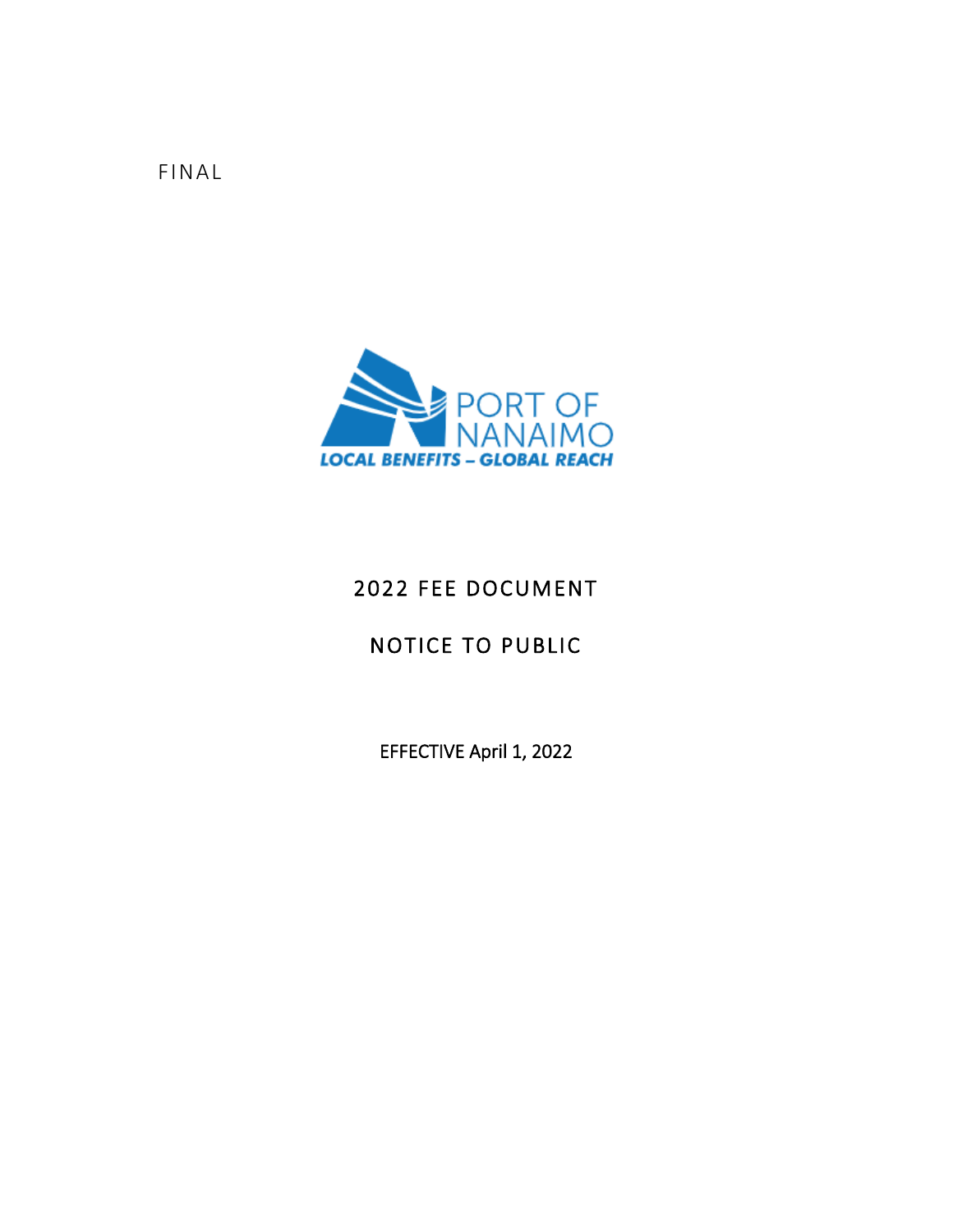# TABLE OF CONTENTS

| 1.0  |  |
|------|--|
|      |  |
|      |  |
|      |  |
|      |  |
|      |  |
|      |  |
| 3.0  |  |
|      |  |
|      |  |
| 4.0  |  |
|      |  |
|      |  |
| 5.0  |  |
|      |  |
|      |  |
| 6.0  |  |
|      |  |
|      |  |
| 9.0  |  |
| 10.0 |  |
|      |  |
|      |  |
|      |  |
|      |  |
|      |  |
|      |  |
|      |  |
|      |  |
|      |  |
|      |  |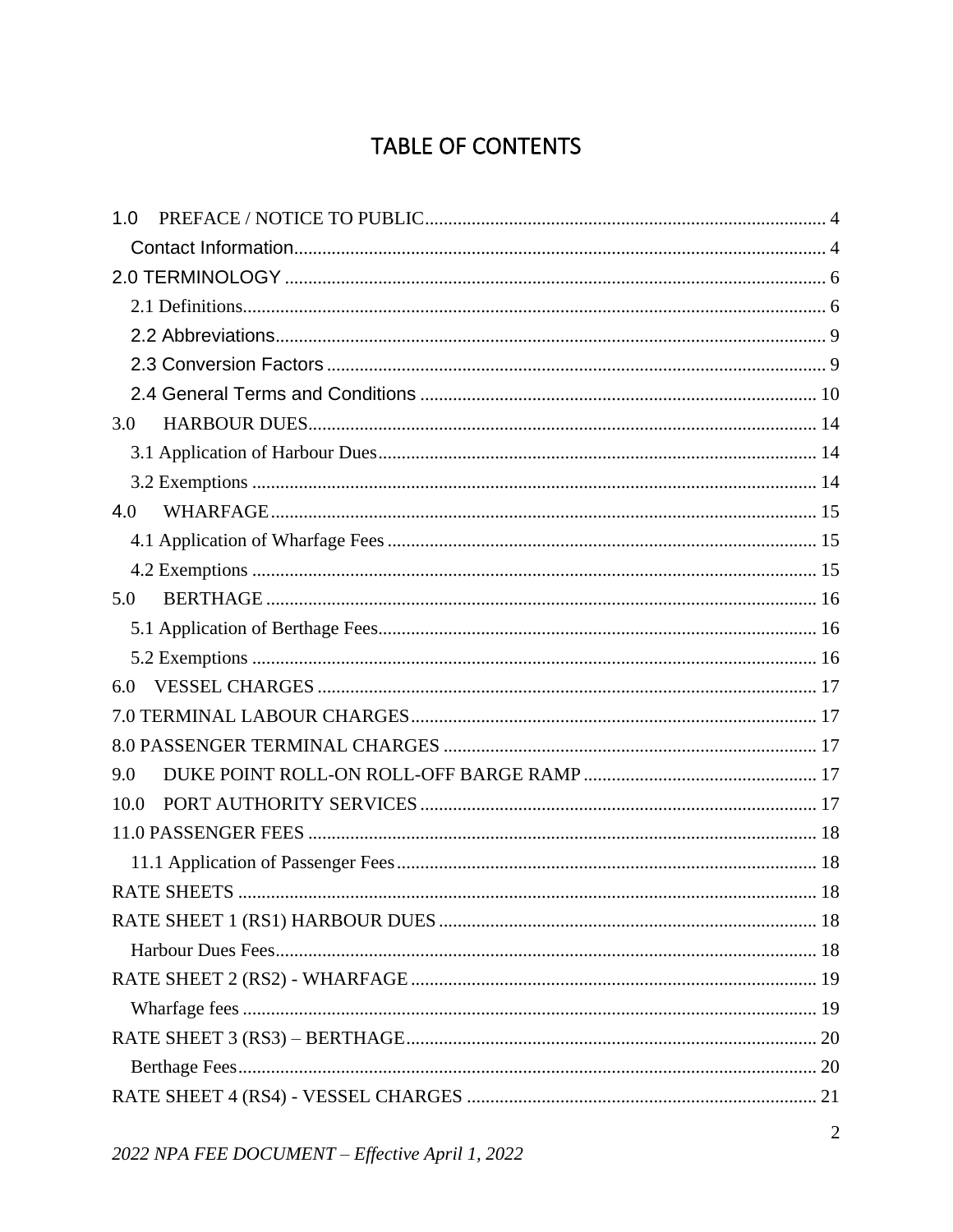| RATE SHEET 5 (RS5) - PASSENGER TERMINAL AND CRUISE VESSELS  22 |  |
|----------------------------------------------------------------|--|
|                                                                |  |
|                                                                |  |
|                                                                |  |
|                                                                |  |
|                                                                |  |
|                                                                |  |
|                                                                |  |
|                                                                |  |
|                                                                |  |
|                                                                |  |
|                                                                |  |
|                                                                |  |
|                                                                |  |
|                                                                |  |
|                                                                |  |
|                                                                |  |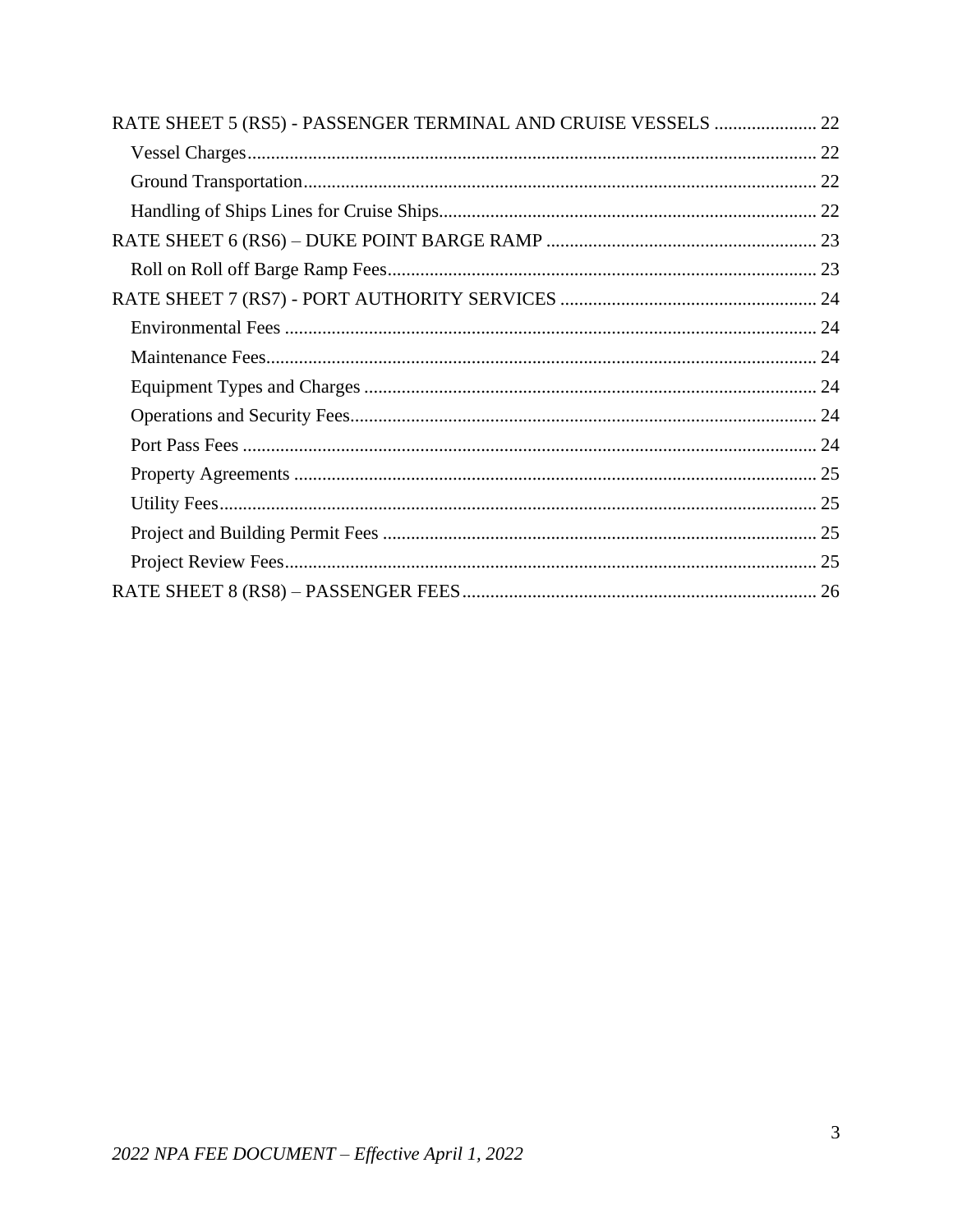# <span id="page-3-0"></span>1.0 PREFACE / NOTICE TO PUBLIC

This document is prepared and issued by the Nanaimo Port Authority (herein after called the "Port Authority") and may be cited as the "Fee Document".

Aside from conditions stipulated by Section 51 of the Canada Marine Act, this Fee Document may be amended, revoked, replaced or otherwise altered by the Port Authority, in its sole discretion at any time without prior notice.

Information regarding facilities terms and conditions and fees, as provided in this Fee Document may be obtained at the following address.

#### <span id="page-3-1"></span>Contact Information

| Corporate (Courier) Office: | Nanaimo Port Authority<br>100 Port Drive<br>Nanaimo, BC Canada<br><b>V9R 0C7</b> |
|-----------------------------|----------------------------------------------------------------------------------|
| Mailing Address:            | PO Box 131<br>Nanaimo, BC Canada<br><b>V9R 5K4</b>                               |
| Telephone:                  | 250-753-4146                                                                     |
| Fax:                        | 250-753-4899                                                                     |
| Email:                      | info@npa.ca                                                                      |
| Website                     | www.npa.ca                                                                       |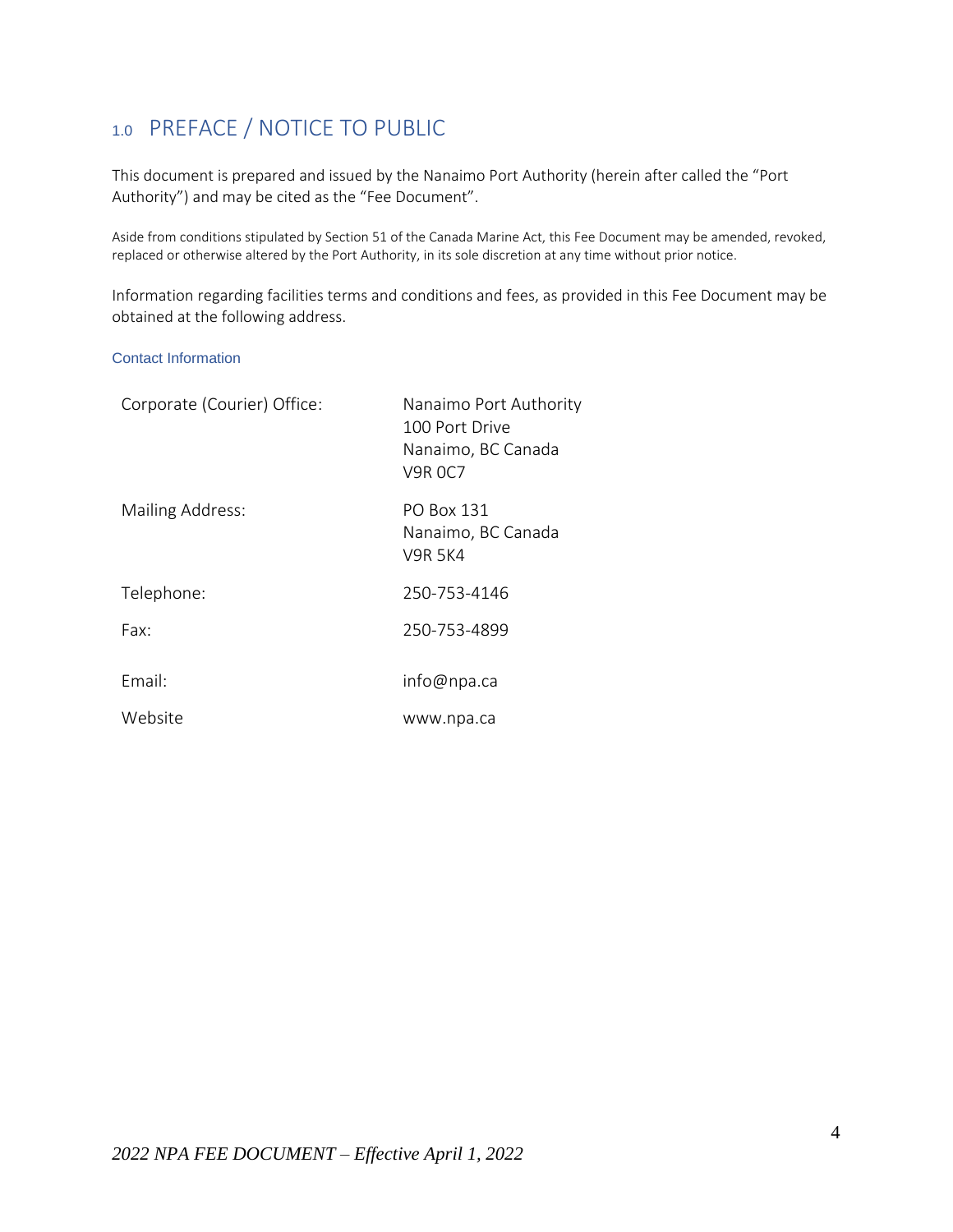For Shipping Terminals Handling and Cargo Operations please contact partners below:

### DUKE POINT TERMINAL

DP World Nanaimo Inc. John Darbyshire Manager, Vancouver Island #1 – 750 Jackson Road Nanaimo, BC V9X 1J2 Phone: (250) 722-2290 Email: [John.Darbyshire@dpworld.com](mailto:John.Darbyshire@dpworld.com)

### NANAIMO ASSEMBLY WHARVES

BC Vehicle Processing Centre Ryan McGillis VPC Manager 60 Port Drive Nanaimo, BC V9R 0C7 Phone: (250) 688-2645 Email: [rmcgillis@bcvpc.com](mailto:rmcgillis@bcvpc.com)

Western Stevedoring Brent Shillito Operations Manager 5105 Tzouhalem Road Duncan, BC V9L 6Y1 Phone: (250) 710-8378 Email: [bshillito@westeve.com](mailto:bshillito@westeve.com)

### CARGO AND CRUISE OPPORTUNITIES

Nanaimo Port Authority Jason Michell VP, Business Development 100 Port Drive Nanaimo, BC V9R 0C7 Phone: (250) 734-3457 Email: [jmichell@npa.ca](mailto:jmichell@npa.ca)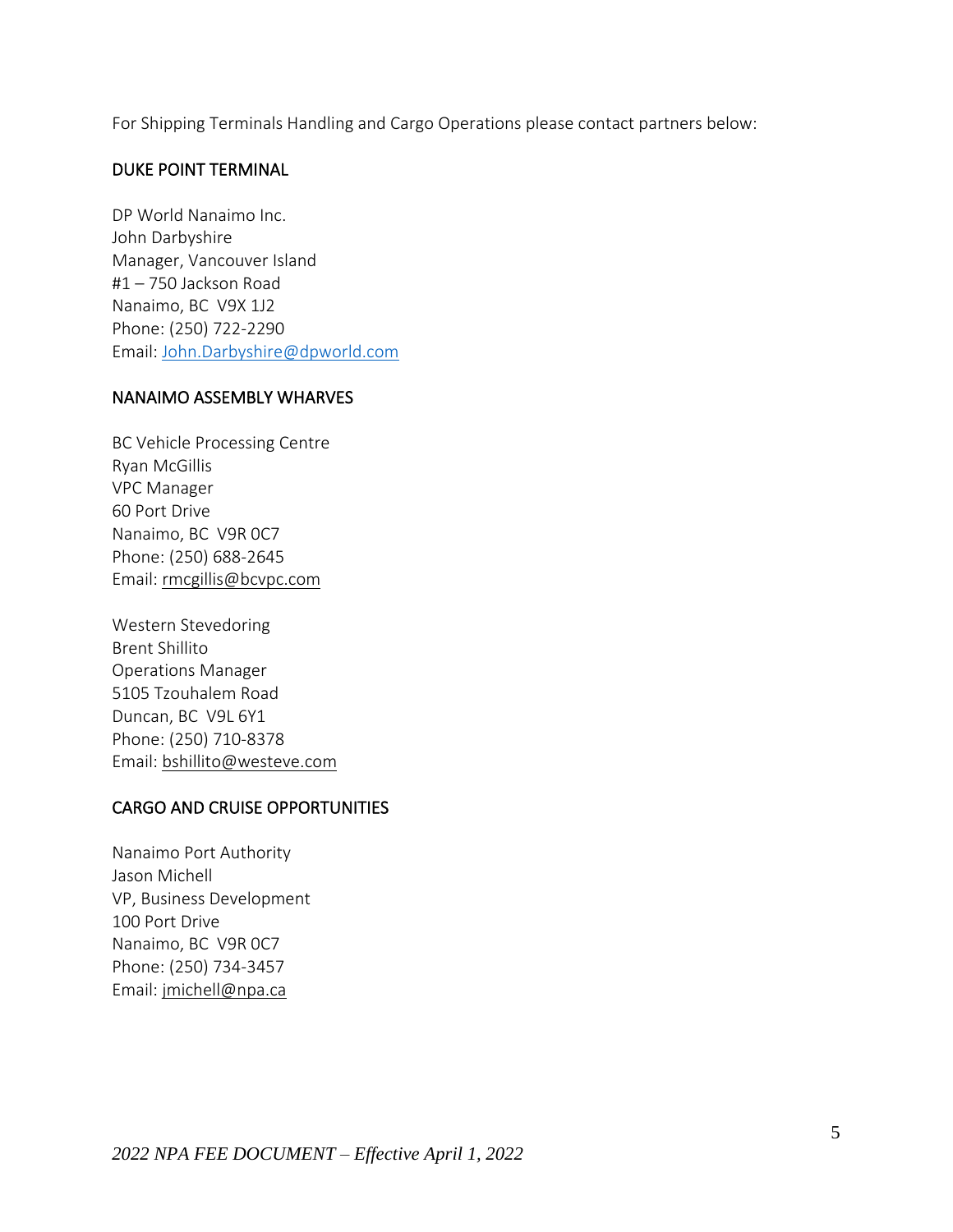#### <span id="page-5-0"></span>2.0 TERMINOLOGY

### <span id="page-5-1"></span>2.1 Definitions

"All Cargoes N.O.S." means all other cargoes not otherwise specified within this tariff.

"Automobile" means a motorized wheeled vehicle the primary purpose is ordinarily the transportation of passengers and light packages or baggage, including personal vehicles, pickup trucks, minivans and sport utility vehicles.

"Barge" means a box shaped vessel propelled by a towboat used to transport goods on waterways.

"Berth" means a wharf, pier, or other marine structure or property used for mooring vessels.

**"Berthage"** applies to a vessel occupying a berth or is made fast to or tied up alongside any other vessel occupying a berth at the Nanaimo Assembly Wharf, or Duke Point Assembly Wharf.

"Berthage Fee" means the fees prescribed in section 5 in respect of a Vessel that occupies a berth or is made fast to or tied up alongside any other Vessel occupying a berth at Port Authority Property (see also RS3).

"Bill of Lading" means the bill of lading issued by the ocean carrier to distinguish a shingle shipment of goods or cargo carried by the vessel.

"Breakbulk Cargo" means cargo which transits Port Authority Property in units or packages (not including containers)

"Bulk Cargo" means any liquid, nodule, particle or granulated cargo which transits Port Authority Property in bulk without packaging.

"CMA" means *Canada Marine Act, S.C. 1998, c.10*

"Cargo" means merchandise conveyed by a mode of transportation such as an ocean vessel.

"Carrier" means a party engaged in the transport of cargo, containers, and/or passengers

"Container" means a freight container complying with ISO standards which has been designed for the carriage of goods and cargo by one or more modes of transport. It is a single rigid, intermodal, dry cargo, insulated, refrigerated, flat rack, platform, liquid tank, or open-top container unit, demountable, without wheels or chassis attached, furnished with unique identification numbers and marking. Unless otherwise specified herein, this term refers to both empty and laden containers. Containers have construction fittings and fastenings, compatible with the lifting beams of container handling equipment, to be able to withstand, without permanent distortion, all of the stresses that may be applied when lifted by container-handling equipment.

"Containerized Cargo" means cargo in containers between vessels and inland carriers or vice versa, vessel to vessel, to or from a warehouse or between inland carriers in a container.

"Goods" means any cargo, livestock or other animals, commodity, thing or product within the harbour to be transported by ship, whether incoming or outgoing, whether loaded, unloaded, stored or handles, whether containerized or not and whether carried under a bill of lading or not.

"Gross Registered Tonnage" means the gross tonnage stated in the certificate of registry or tonnage certificate of a ship and where the ship has more than one gross registered tonnage, means the largest gross registered tonnage of that ship.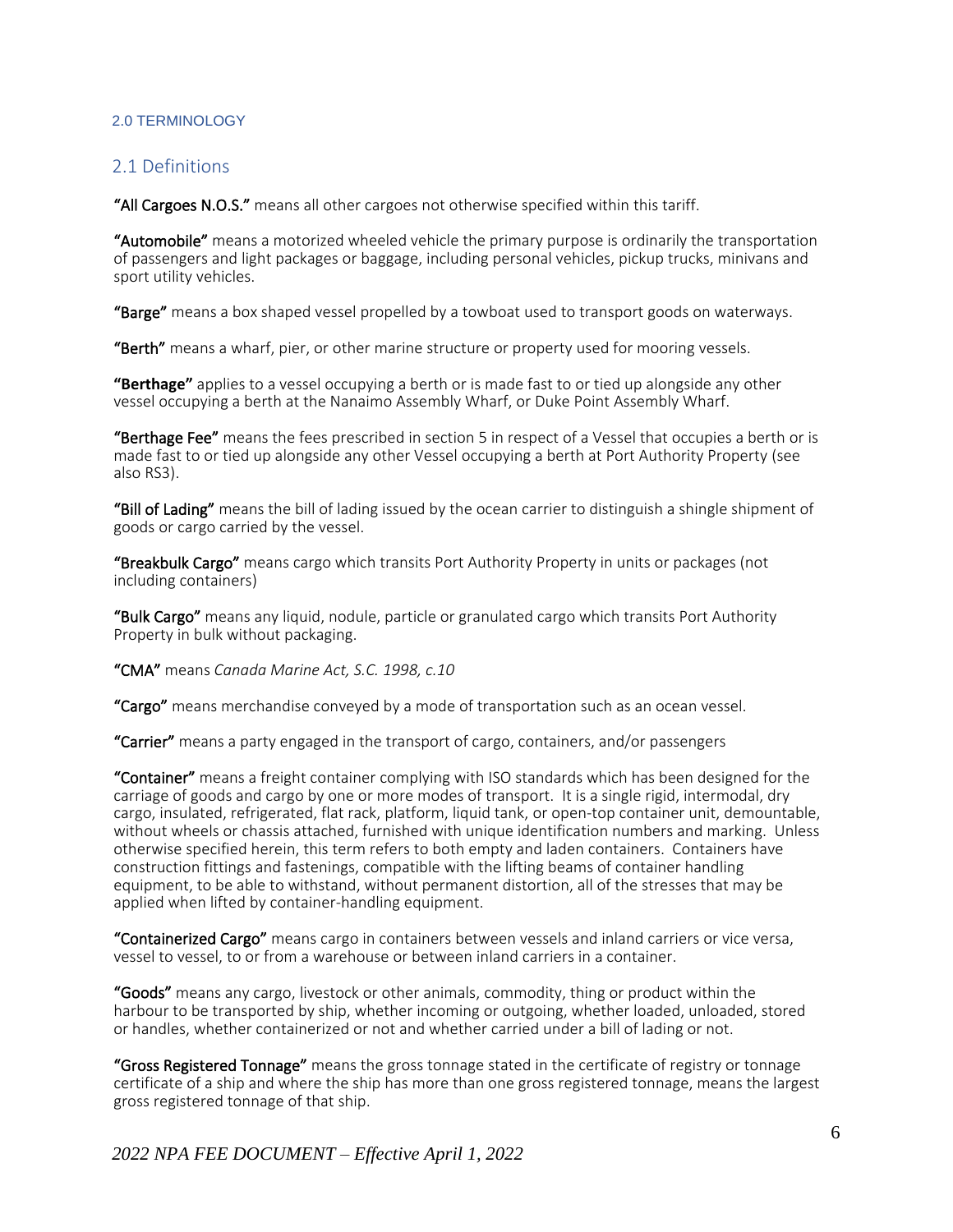"Harbour" means all the navigable waters set out in the Port Authority's Letters Patent and Supplementary Letters Patent.

"Harbour Dues" means the fees payable by a vessel as set out in section 3 calling the Harbour (see also RS1).

"Length Overall" ("LOA") means the maximum length overall of the vessel in metres as stated on the certificate of registry or an alternate certified document that declares the maximum length of the vessel.

"Letters Patent" means Letters Patent issued by the Minister of Transport to the Authority and made effective July 1, 1999 and all Supplementary Letters Patent issued thereto.

"MFBM" means 1000 foot board measure.

"N.O.S." not otherwise specified.

"Non-Working Period(s)" means for the purposes of calculation of Berthage Fees set out in section 5 are limited to Christmas Day, New Years' Day and Labour Day, always subject to the vessel in fact not being worked, meaning there is no loading or unloading of cargo and/or passengers.

"Ocean Carrier" means vessel owners, their agents, employees or charterers.

"Operator" means an organization that is contracted with the Port Authority as the authorized party to perform cargo and container handling activities on Port Authority Property. An operator includes service and management contractors of the Port Authority.

"Outbound" (aka "export") means the movement of containers, cargo or goods from an inland carrier to a place of rest on Port Authority Property and its subsequent transfer onto a vessel.

"Overtime" hours worked outside of regular time.

"Owner" means the person who owns property and, for greater certainty, includes:

- a) In the case of a vessel or shipping or cruise line: the agent, charterer by demise, master or person in apparent control of the vessel; or
- b) in the case of goods: the agent, sender, consignee or bailee of the goods, or the carrier of goods to, upon, over or from the Port Authority Property

"Passenger" means a fare-paying person who comes into or leaves the Harbour (whether by a Passenger Service or otherwise.

"Passenger Fees" means a fee imposed in respect of each passenger coming into or leaving the Harbour.

"Port Authority" means Nanaimo Port Authority, and includes the officers, employees, servants and agents of the Nanaimo Port Authority

"Port Authority Jurisdiction" includes the navigable waters in that part of the Strait of Georgia adjacent to the City of Nanaimo. This jurisdiction is more specifically described in the Port Authority's Letters Patent and Supplementary Letters Patent.

"Port Authority Property" means all real property set out in Schedule B or other real property set out in Schedule C to the Authority's Letters Patent and Supplementary Letters Patent.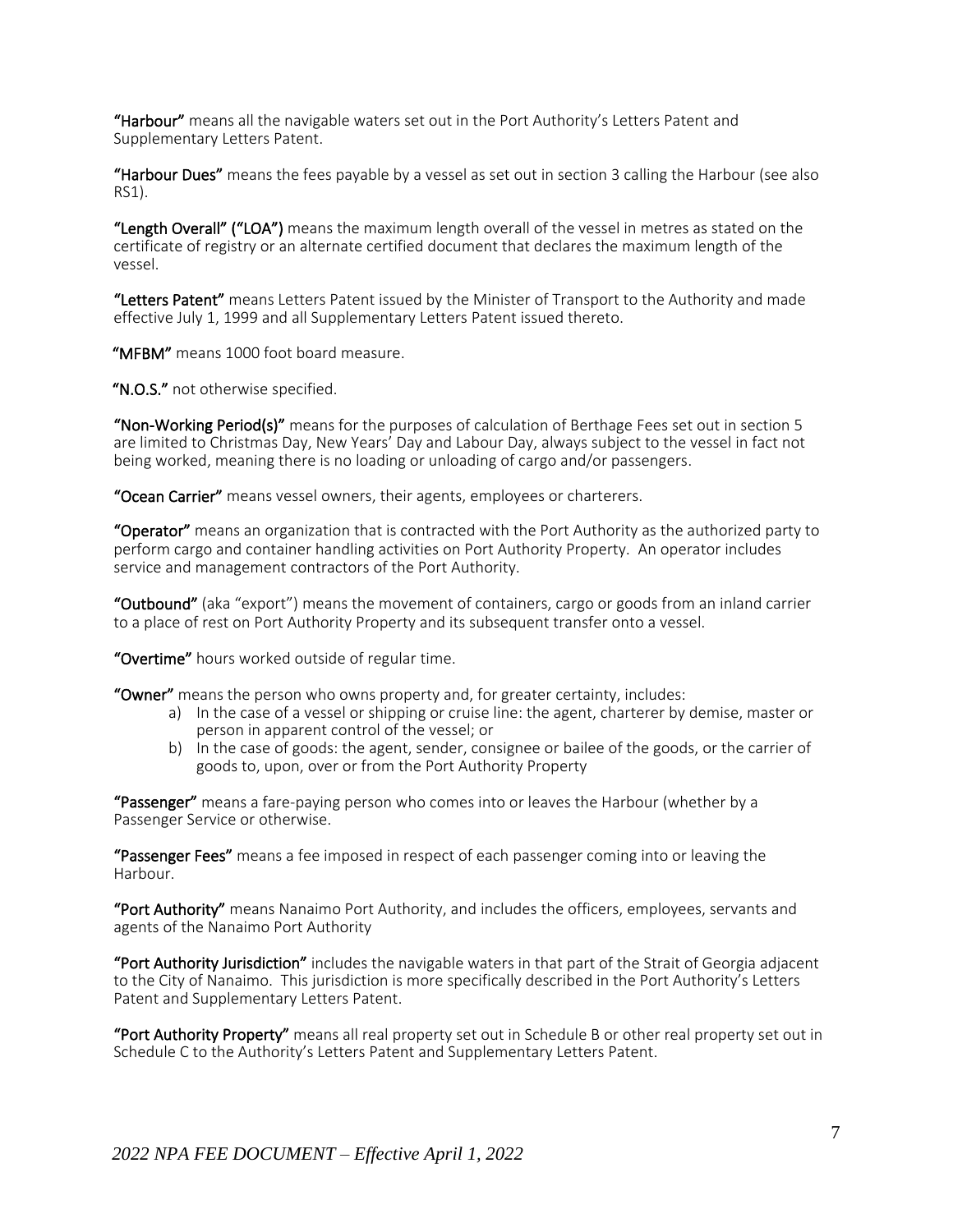"Regular Time" Regular time is Monday to Friday 0830 hrs to 1630hrs excluding recognized holidays

"Scribner" means the quantity of one inch boards (board measure, abbreviated to BM) of sawn lumber configured in the cross section of a log measured at its smallest end, allowing for ¼ inch saw kerf between each board, multiplied by the length of the log to the nearest full foot. The sum of the calculation is the quantity of BM of sawn lumber contained in the log as determined by a certified log scaler.

"Shipment" means a single consignment of cargo and goods tendered on one shipping document at one time from one point of origin by one shipper for one consignee to one point of destination. A shipment which is transported by a vessel is distinguished by a separate bill of lading issued by the ocean carrier

"Shipping Line" means a common carrier of goods, for a charge, but does not include a consortium, shipping conference, affiliated companies or a vessel sharing agreement.

"Storage" means the service of providing Port Authority Property for the storage of inbound or outbound cargo or goods

"Stores" means vessel supplies

"TEU" means the standard conversion basis of comparing container loads based on length measurement.

- a) Containers with a length less than feet shall be equal to 1 TEU;
- b) Containers with a length equal to or greater than 40 feet but less than 45 feet shall be equal to 2 TEU's
- c) Containers with a length equal to 45 feet shall be equal to 2.25 TEU's; and
- d) TEU measure for containers with a length greater than 45 feet shall be determined by dividing the length, in feet, by twenty to the nearest second decimal point.

"Tonne" ("MT") means, with reference to weight, one thousand (1,000) kilograms, and, with reference to measurement, one cubic metre. In the case of charges for all cargoes not otherwise specified (NOS), the charges in this tariff shall be calculated on whichever of the weight or measurement of the cargo yields the greater revenue to the Port Authority.

"Tonnage Measurement Certificate" means a certificate that is issued by a surveyor of ships appointed under the *Canada Shipping Act* and regulations thereto, that sets out the Registered Gross Tonnage of a Vessel or an International Tonnage Certificate issued under the provisions of the *International Convention on Tonnage Measurement of Ships,* 1969.

"Transshipment" means to transfer cargo from one vessel to another for further transportation to another port with said transfer occurring completely on Port Authority Property; in the case of laden containers, without the container being de-stuffed or altered in form or composition.

"Usage" means the use of Port Authority Property or Port Authority jurisdiction by any rail carrier, lighter operator, trucker, shipper or consignee, its agents, servants, and/or employees, when it performs its own car, lighter or truck loading or unloading or the use of said facilities for any other gainful purpose for which a charge is not otherwise specified.

"Vehicle" means any and all types of wheeled or tracked units of Cargo, excluding Automobiles, able to be moved on the Berth Corridor and loaded or discharged from Vessels by rolling either self-propelled or towable; including but not limited to heavy trucks and equipment, agricultural equipment, other tracked or wheeled units, machinery, and any and all similar types of Cargo.

"Vessel" means any ship, barge or floating craft that engages in commercial activity.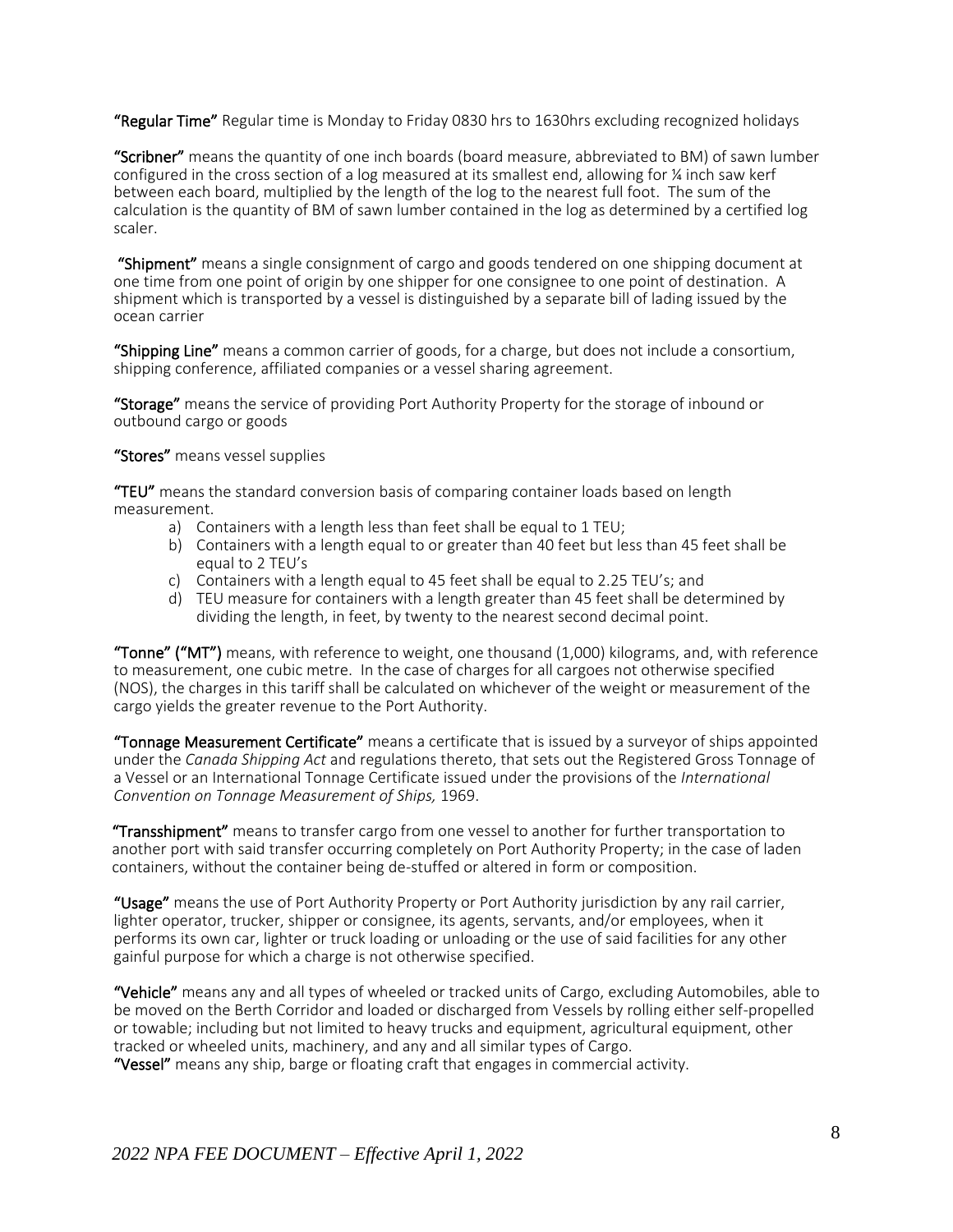"Wharf" means a pier or other marine structure, property, facility or an anchorage used for the transfer of cargo and goods.

"Wharfage" applies to the cargo or vessel on all cargo passing or conveyed over, onto, or under wharves or between vessels (to or from barge, lighter, or water), when berthed at wharf or when moored in slip adjacent to wharf. Wharfage is solely the charge for use of the wharf and does not include any other service.

"Wharfage Fee" means a fee imposed in respect of goods moved across Port Authority Property or under Port Authority jurisdiction as described in section 4 (see also RS2).

"Working Period(s)" means all other period or periods of time outside those deemed non-working periods as defined earlier in this section. In the case of passenger vessels, this also means those period or periods of time when the passenger vessel is loading or unloading passengers, stores or both, usually signified by a ramp or gangway being in position.

#### <span id="page-8-0"></span>2.2 Abbreviations

The abbreviations in this Fee Document carry the following meanings:

| GRT         | Gross Registered Tonnage                                              |
|-------------|-----------------------------------------------------------------------|
| I OA        | Length Over All (in metres)                                           |
| <b>MFRM</b> | One Thousand Foot Board Measure                                       |
| NOS.        | Not Otherwise Specified, specifically in reference to goods and cargo |
| TFU         | Twenty-foot Equivalent Unit                                           |

#### <span id="page-8-1"></span>2.3 Conversion Factors

The following conversion factors will be used to convert weight and measurement or other values when needed to apply the applicable fee(s) contained in this Fee Document:

| Converting From    |        |         | Converting To            |
|--------------------|--------|---------|--------------------------|
| Kilogram (kg): one | Equals | 2.2046  | Pounds                   |
| Litre (L): One     | Equals | 0.2200  | Imperial Gallons         |
|                    | or     | 0.2642  | U.S. Gallons             |
| Metres (m): one    | Equals | 3.2808  | Feet                     |
| Tonne              | Equals | 1,000   | Kilograms                |
|                    | or     | 2,204.6 | Pounds                   |
|                    | or     | 1.1023  | Short TONS               |
|                    | or     | 0.9842  | Long TONS                |
| MFBM: One          | Equals | 1,000   | Foot Board Measure (FBM) |
|                    |        |         |                          |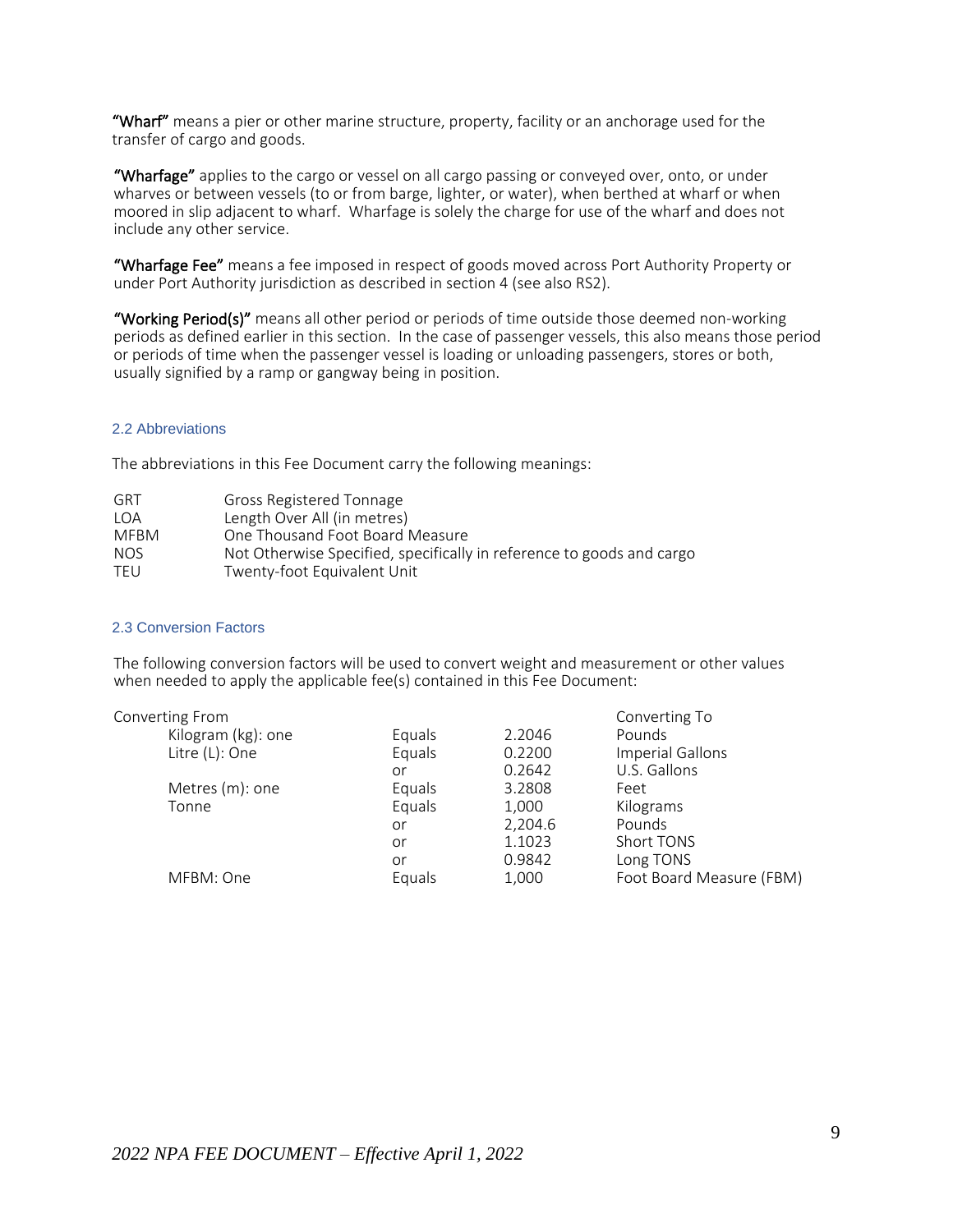### <span id="page-9-0"></span>2.4 General Terms and Conditions

### 2.4.1 Rate Application

- a) The Fee Document is published by the Port Authority in accordance with the Canada Marine Act as notification of the Port Authority's fees and charges, and specifically how they apply.
- b) Fees and terms may be amended, revoked or replaced by the Port Authority upon sixty (60) days' notice if section 51 of the Canada Marine Act applies to them. Any other fees and terms of this Fee Document may be amended or revoked by the Port Authority without prior notice.
- c) The Fee Document applies within the navigable waters and real property under the jurisdiction and management of the Port Authority as described in the Port Authority Letters Patent and Supplementary Letters Patent.

#### 2.4.2 Right to Refuse

The Port Authority reserves the right to inspect without responsibility for demurrage, loss, or damage attaching, to refuse to accept, receive unload or to permit operators, ocean and inland carriers to discharge cargo, containers, or goods without hindrance.

### 2.4.3 Compulsory Removal of Cargo, Container or Goods

The Port Authority may, by written notice to the assigned operator of cargo, containers or goods that are on Port Authority property, require the removal of the cargo, containers or goods at the operator's expense and risk. Upon receipt of such notice, the operator shall remove the cargo, containers or goods forthwith from the Por Authority Property.

#### 2.4.4 Removal of Abandoned/Objectionable Cargo

The Operator reserves the right to move abandoned cargo and dispose of such cargo sixty (60) days after notice as well as remove freight or other material which in its judgment is likely to damage other property, to another location, at the risk and expense of the owner.

### 2.4.5 Shipper's Requests and Complaints

Shipper's requests and complaints shall be promptly and fairly considered by the Port Authority provided that they are submitted in writing to Port Authority at the address listed in the fee document. When the action of the Port Authority in response to a shipper's request or complaint requires tariff change, no such change will be retroactive.

### 2.4.6 Dangerous Goods

The acceptance, handling or storage of dangerous goods within the Port Authority's jurisdiction, including goods that are to be loaded, discharged or remain on board a vessel (including barges), is subject to obtaining prior approval from the Port Authority. Such goods are to be handled in compliance with applicable dangerous goods codes, regulations, and acts. For more information, please refer to the *Practices and Procedures to be followed by Ships in the Port of Nanaimo* document Section 6 Dangerous Goods and Explosives – Special Safety and Security Measures.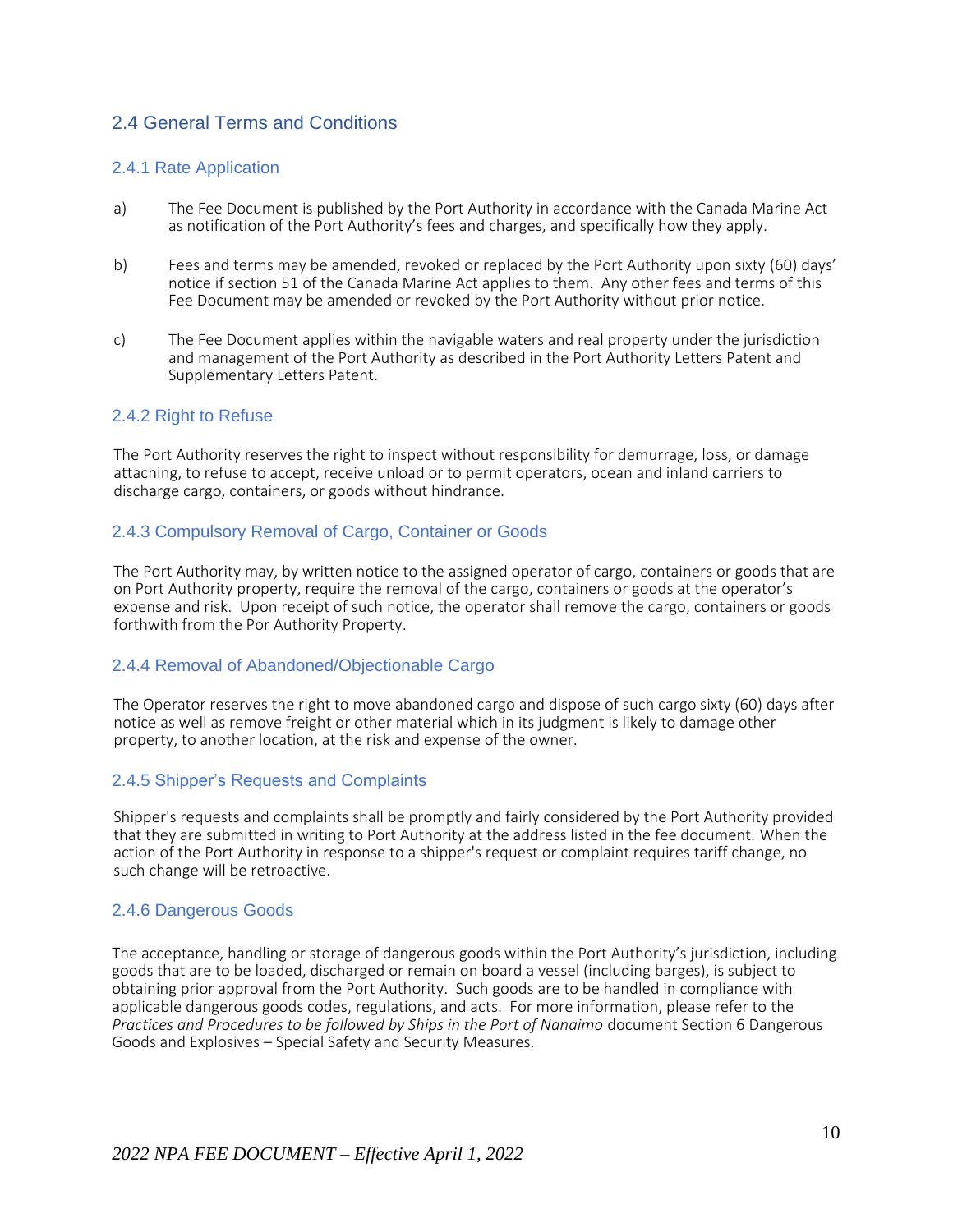### 2.4.7 Charges Generally

- (a) The charges prescribed by the Fee Document are in addition to any other Fee, notice or law, or any other charges that may be owing to the Port Authority.
- (b) The fees prescribed in the Fee document do not include applicable federal, provincial or municipal taxes. Such taxes will be added to invoices where required.
- (c) All invoices issued by the Port Authority for administration and user fees and charges, as provided in the Fee Document, shall be subject to a minimum billing charge of \$100.00
- (d) All fees are quoted in Canadian Dollars

### 2.4.8 Refuse Materials and Rubbish

Rubbish, refuse or other materials, must upon demand, be removed from the yard, apron, or other areas within the confines of the facility by the person or persons placing it there; otherwise it will be removed at the expense of the party responsible.

Discharging rubbish or any debris into slips or channels or on the Terminals is strictly prohibited. Violators who do not remove debris or rubbish upon demand by the Port Authority shall be charged with the expense of removal plus a removal fee of \$5000.00.

### 2.4.9 Security

Operators, ocean and inland carriers, and other users within the Port Authority's jurisdiction shall require their members to comply with any security procedures established by the Port Authority and any security laws, statutes, and regulations in force while on or using the Port Authority's Property.

### 2.4.10 Liability

- a) Cargo, containers and goods: It is a condition of the use or any Port Authority property referred to in this Fee Document that the Port Authority shall not be liable for any loss or destruction of or damage to any goods or property unless:
	- i. The loss, destruction, damage or injury, whether direct or indirect, occurred solely as a result of the negligence of an officer or employee of the Port Authority, acting within the scope of their duties or employment; and
	- ii. Legal proceedings to enforce a claim for such loss, destruction or damage are instituted within one year from the time the loss, destruction or damage was incurred.
- b) Notwithstanding the generality of sub-section (a) above, it is a condition of the use of any Port Authority Property referred to in this Fee Document that the Port Authority is not liable for any loss or destruction of or damage to any goods or property in any amount exceeding the lesser of either of the following:
	- i. The landed cost of the goods, including invoiced cost, as paid to the supplier, plus freight, insurance and any duty paid and which is not refundable; or
	- ii. \$100.00 per package or per customary freight unit unless the nature and value of the goods is declared in writing to the Port Authority at or before the time the goods are received on Port Authority Property.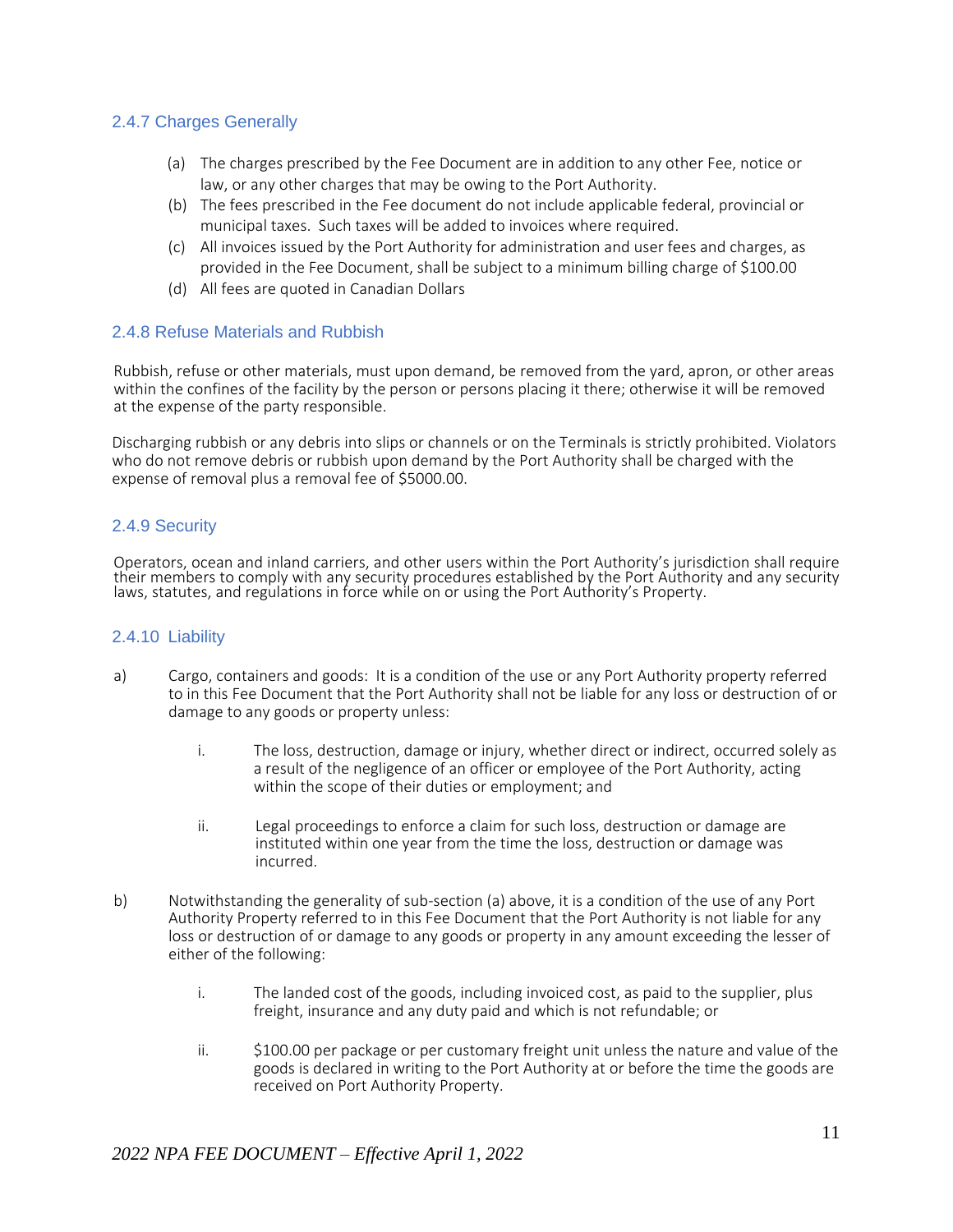- c) Injury to persons (including death) and property damage: The Port Authority shall not be liable for the death of or personal injury to any person, including but not limited to persons in the employ of the operator, persons associated with the transfer and handling of cargo, containers or goods, and/or vessel passengers and crew, visitors, invitees and other persons, unless such personal injury or death occurs directly and solely as a result of the proven negligence or willful misconduct of the Port Authority, or an officer or employee of the Port Authority while acting within the scope of their duties or employment.
- d) Owners risk: every vessel, float, derelict, pile driver, barge or section of logs or part thereof that occupies a berth at Port Authority Property is at the owners' risk while so berthed.
- e) Notwithstanding sub-section (a), (b) and (c), it is a condition of the use of the Port Authority Property that the Port Authority and its officers and employees shall in any event be entitled to the same exceptions, exemptions, restrictions and limitations with respect to liability as are set out in the carrier's favor in any bill of lading or similar document relating to the passenger or goods in question.

#### 2.4.11 Use of Port Deemed Acceptance

The Fee Document is binding upon any person entering the Port Authority's jurisdiction or using the Port Authority property regardless of their knowledge. Entrance or use constitutes complete acceptance of the Fee Document, its revisions or supplements and the term and conditions set forth.

### 2.4.12 General Legal Provisions

#### a. Governing Law and Attornment

This Fee Document will be governed by and construed in accordance with the substantive laws of British Columbia and the federal laws of Canada applicable in British Columbia, without regard to the conflict of law rules of British Columbia that would apply a different body of law. All parties irrevocably submit to and accepts generally and unconditionally the exclusive jurisdiction of the courts and appellate courts of British Columbia with respect to any legal action or proceeding which may be brought at any time relating in any way to this tariff.

#### b. Force Majeure

The Port Authority shall not be responsible or held liable in damages if any obligation it may have to a party cannot be performed, in whole or in part, due to Force Majeure including but not limited to labour disputes, disturbances, riots, civil commotion, war or the consequences of war (declared or undeclared), terrorism or the consequences of terrorism, insurrections, requisitions, or the threat of requisition, priorities or any other action, direction, regulation or order of any competent authority or agency, natural occurrences beyond human control or influence, perils of the sea and of other waters, dangers of navigation, ice, public enemies, storms, floods, or any other matter or thing beyond the direct control of the Port Authority

#### 2.4.13 Charges Payable to Whom

All fees and charges are payable directly to the Port Authority or to the assigned operator of the Port Authority property at which the vessel, cargo, containers or goods are handled or passengers have transited. The operator of the Port Authority property collects the fees on behalf of the Port Authority.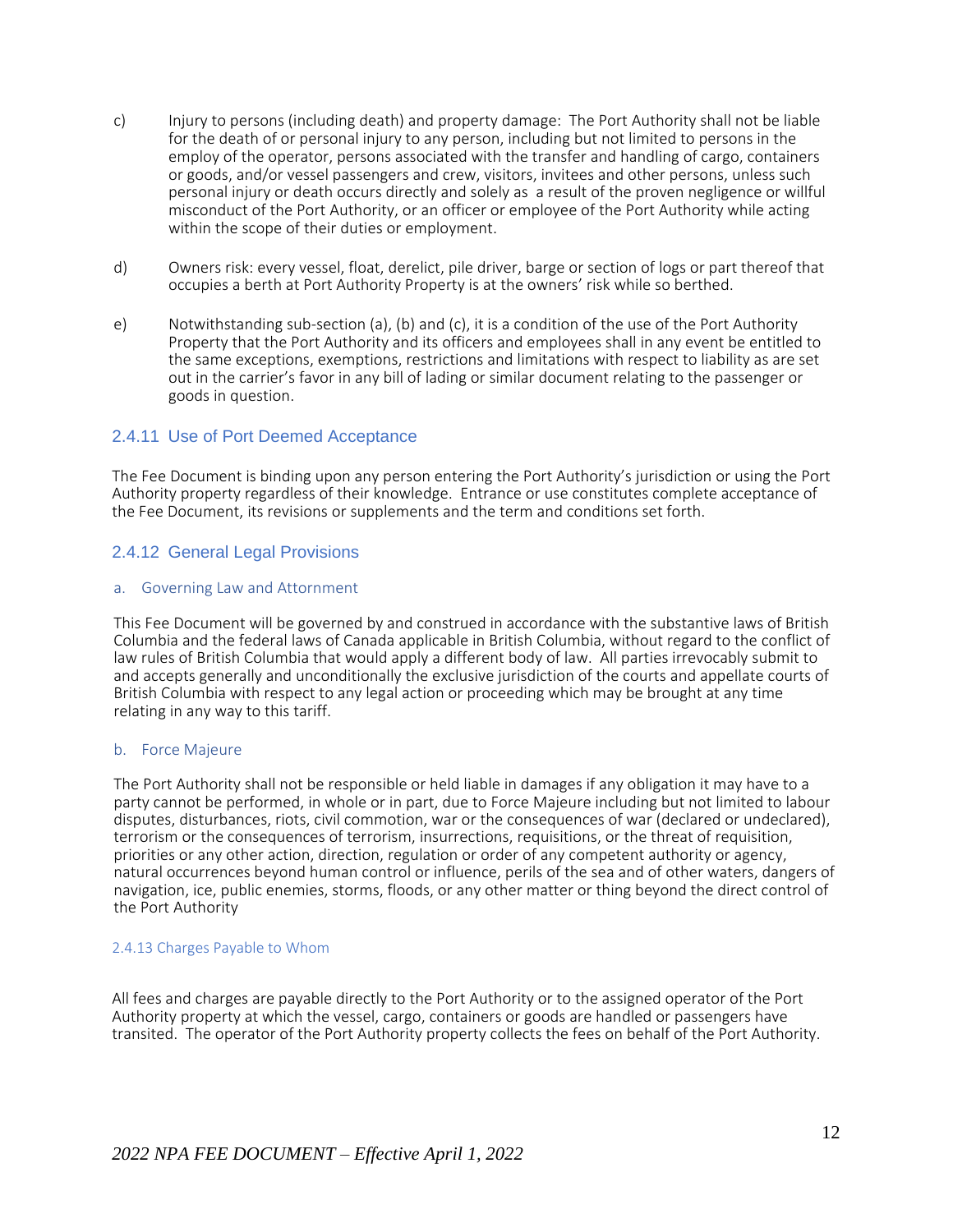#### 2.4.14 Payment of Fees

(a) The fees prescribed herein are due and owing by the owner to the Port Authority (or party shown on the invoice), within thirty (30) days of the invoice date and are in addition to any other fees that may be owing to the Port Authority or which are prescribed by another Port Authority by-law or notice.

(b) The fees herein are due and owing on or before the date shown on the invoice and where any fee is not paid within the time specified in sub-section (a) above, interest at the rate of one and one-half percent per month (eighteen percent per annum), or portion thereof, shall be payable on the unpaid balance. Interest shall be calculated from the date when the fees become due and owing and shall accrue and be payable by the owner without the necessity of any demand, therefore.

(c) Where any fees prescribed herein are owing in respect of any goods, those goods shall not be removed from Port Authority Property until the fees have been paid or arrangements for payment have been made to the satisfaction of the Port Authority.

#### 2.4.15 Weights and Measurements

Weights and measurements shown on shipping documents are subject to verification by the Port Authority and the actual scale weight or measurement of the shipment as determined by the Port Authority will govern rating and billing.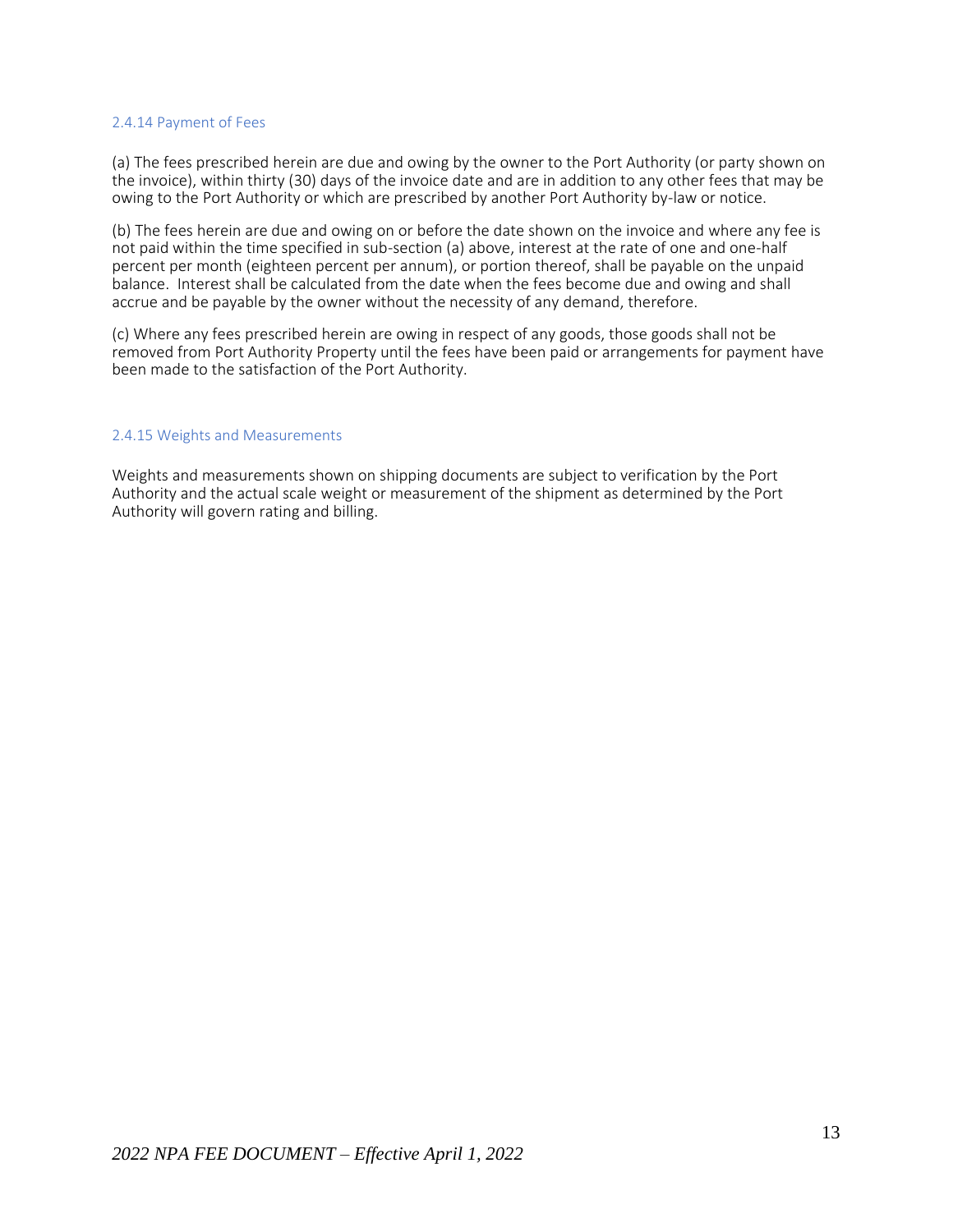## <span id="page-13-0"></span>3.0 HARBOUR DUES

The Port Authority charges Harbour Dues to a vessel for each harbour call. Intended for recovery of investments and costs associated with harbour operations, including those contributing to harbour safety, security, environmental stewardship, cleanliness, as well as some common user infrastructure.

### <span id="page-13-1"></span>3.1 Application of Harbour Dues

### a. Harbour dues shall be calculated as set out in Rate Sheet 1 (RS1)

- b. The Harbour Dues payable in respect of a vessel:
	- i. are due as soon as soon as the vessel enters the harbour and shall be paid to the Port Authority at its Office in Nanaimo;
	- ii. are in addition to any fees, charges, rates or tolls that are imposed by any other bylaw or fixed under section 49 of the CMA or that may be owing to the Port Authority;
- c. Where two Registered Gross Tonnages are recorded on a Tonnage Measurement Certificate, the greater of those tonnages shall apply for the purpose of this Fee Document.
- d. Where the owner of a vessel is not able to produce to the authority a Tonnage Measurement Certificate, the Port Authority may estimate the gross tonnage of that vessel and the gross tonnage so estimated shall be deemed to be the Registered Gross Tonnage for the purpose of this Fee Document.
- e. If, within six months after an estimate of the gross tonnage of a vessel is made pursuant to subsection 3.1.d the owner produces a Tonnage Measurement Certificate to the Authority, the Harbour Dues payable in respect of that Vessel shall be recalculated on the basis of the gross tonnage shown on the Tonnage Measurement Certificate and any amount previously paid in respect of the Harbour Dues that is in excess of the Harbour Dues as recalculated, shall be remitted to the person who paid the Harbour Dues.
- f. Harbour Dues are payable by the Owner of the Vessel.

### <span id="page-13-2"></span>3.2 Exemptions

- a. Harbour Dues are not payable in respect of a Vessel:
	- i. that is of a non-commercial type or design and belongs to Her Majesty in right of Canada or Province or to a foreign government and is not engaged in commercial activity;
	- ii. Harbour Dues are not payable in respect of the same vessel more than five times in any one calendar year
	- iii. that is of a non-commercial type or design and is used solely for pleasure;
	- iv. that enters and departs the Harbour within a period of twelve consecutive hours without engaging in commercial activity as determined by the Port Authority;
	- v. that enters the Harbour in distress under its own power or under tow without engaging in commercial activity or;
	- vi. Canadian registry that is engaged exclusively in fishing operations that are authorized by a license issued to that vessel under the Fisheries Act, R.S.C. 1985, c.F-14, or pursuant to the North Pacific Fisheries Convention Act or the Northern Pacific Halibut Fishery Convention Act.
	- vii. do not apply in respect of a Canadian warship, naval auxiliary ship or other ship under the command of the Canadian Forces, a ship of a visiting force within the meaning of the *Visiting Forces Act* or any other ship while it is under the command of the Royal Canadian Mounted Police.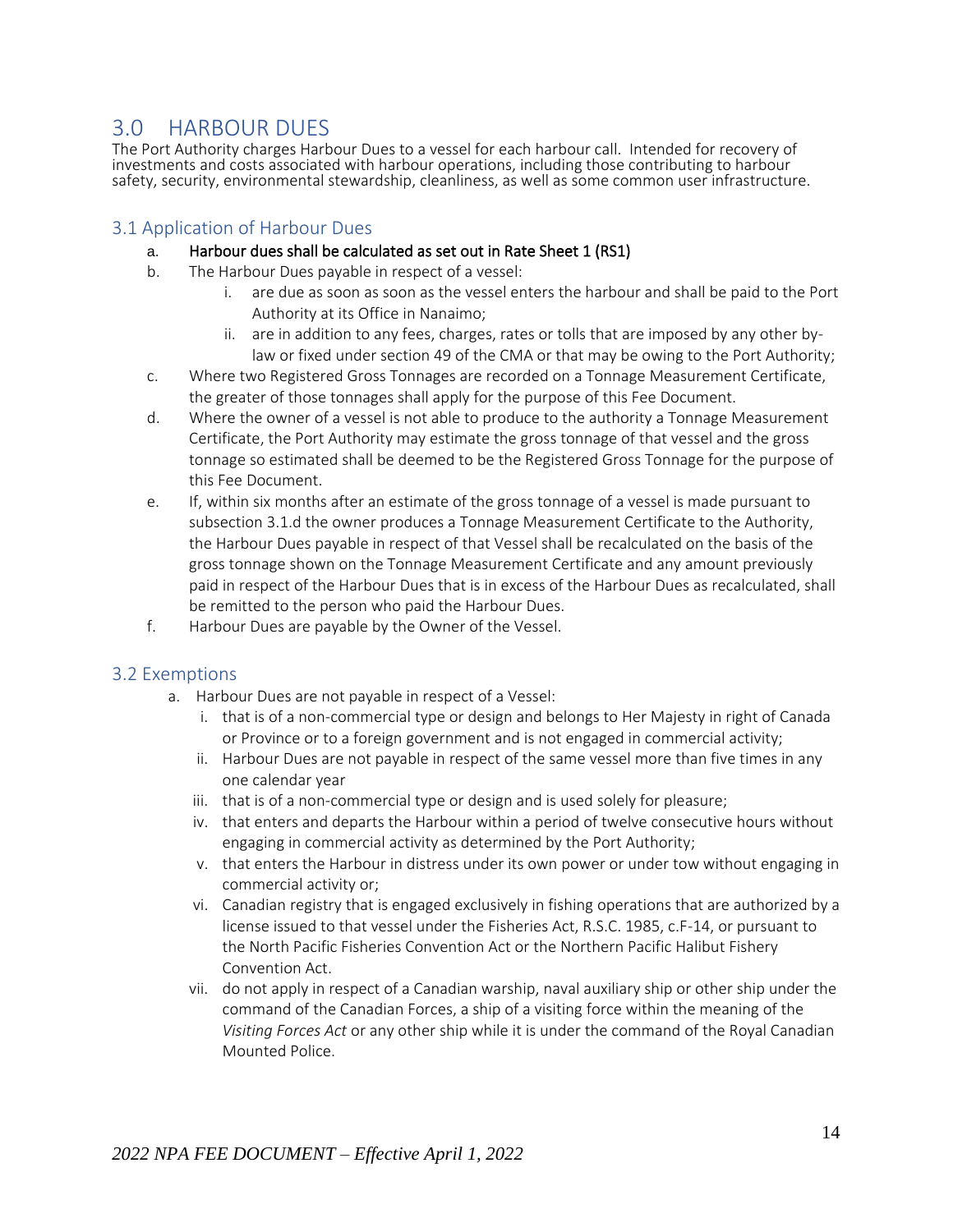## <span id="page-14-0"></span><sup>4</sup>.0 WHARFAGE

Wharfage is a fee for cargo, good, and container handling at Port Authority property or under Port Authority jurisdiction. The fee is based on the weight or measurement of the cargo and is variable by cargo type and/or commodity. Wharfage fees are intended to help recover investments and costs associated with the provision of Port infrastructure and services to handle cargo.

### <span id="page-14-1"></span>4.1 Application of Wharfage Fees

- a. Wharfage fees for non-containerized cargoes and laden containers, both import and export are charged as set out in Rate Sheet 2 (RS2).
- b. Wharfage fees shall not be imposed more than once in the respect of any Goods reshipped from Habour except Goods that:
	- i. are removed from and later reshipped over Port Authority Property;
	- ii. are reshipped over Port Authority Property after alteration in form or composition on Port Authority Property
- c. the Port Authority reserves the right to classify any goods and the Port Authority's decision in this regard shall be final and binding
- d. Wharfage fees on laden containers are payable by the owner of the container, and wharfage fees for non-containerized cargo are payable by the owner of the goods.

### <span id="page-14-2"></span>4.2 Exemptions

- a. Wharfage fees shall not be imposed in respect of:
	- i. ships stores and bunker fuel used solely for a Vessel that is loading or unloading goods or paying Berthage in respect of Port Authority Property where the Port Authority does not issue a receipt for the stores and fuel.
	- ii. repair materials, lining or ballast delivered to and for the sole use of a Vessel loading or unloading Goods or paying Berthage in respect of Authority Property;
	- iii. do not apply in respect of a Canadian warship, naval auxiliary ship or other ship under the command of the Canadian Forces, a ship of a visiting force within the meaning of the *Visiting Forces Act* or any other ship while it is under the command of the Royal Canadian Mounted Police.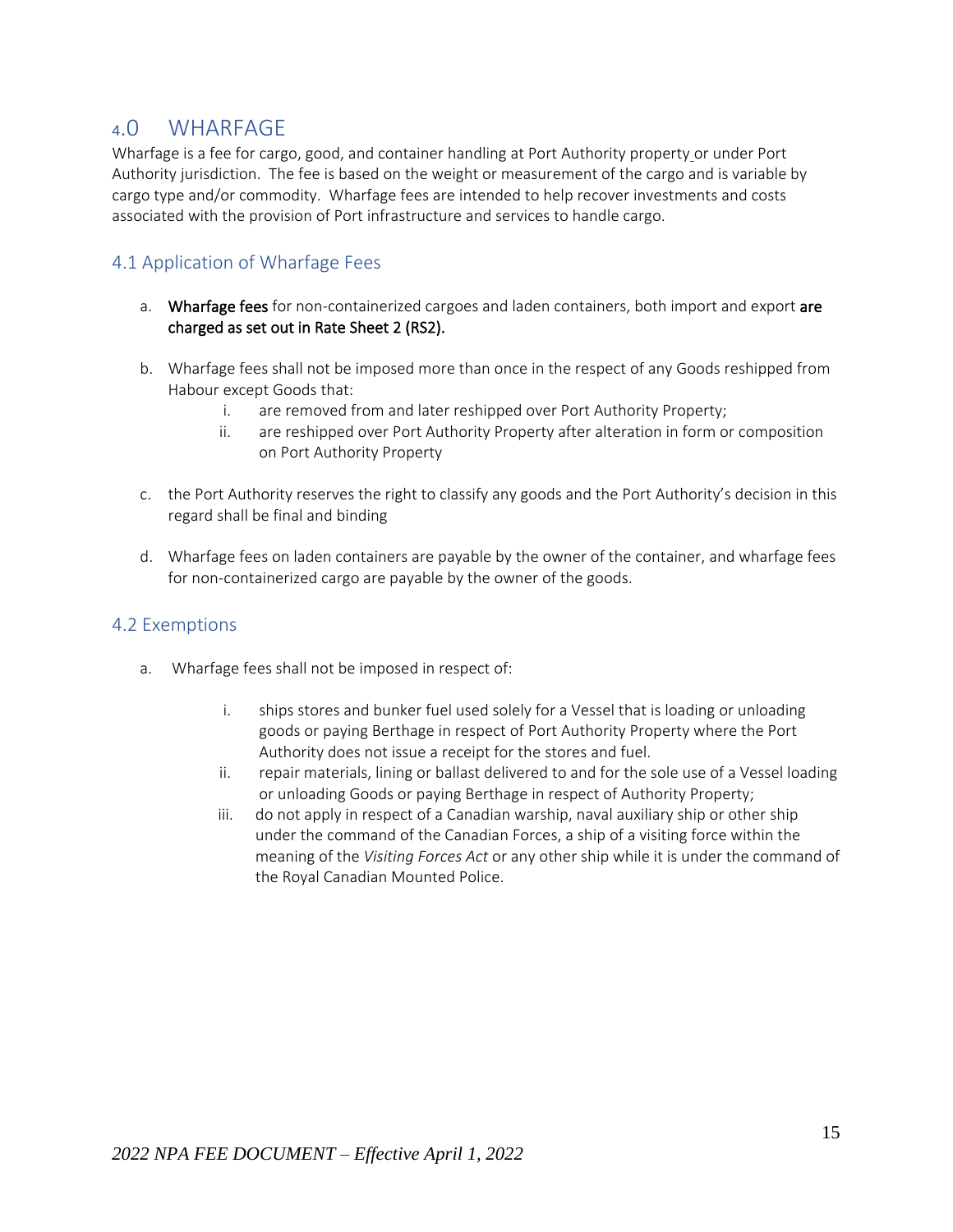# <span id="page-15-0"></span>5.0 BERTHAGE

The Port Authority charges a berthage fee based on the physical size of the vessel when it utilizes a berth owned by the Port Authority, as well as the vessel's length of stay at the berth. Such a fee also applies to vessels that are fast to or tied up alongside any other vessel occupying a Port Authority property berth. Berthage fees are intended to help recover investments and costs associated with the wharf apron, berth dredging and maintenance.

### <span id="page-15-1"></span>5.1 Application of Berthage Fees

- a. Berthage Fees shall be calculated as set out in Rate Sheet 3 (RS3)
- b. Berthage will be assessed on the registered overall length ("LOA") of the vessel in metres and will be calculated from the time when the first line is made fast to when the last line is cast off. The owner of the vessel will be charged per hour, rounded up to the nearest quarter of an hour.
- c. The Port Authority reserves the right in its discretion, to determine for the purposes of berthage fees the length of any vessel.
- d. Berthage Fees shall be paid by the Owner of the Vessel.

### <span id="page-15-2"></span>5.2 Exemptions

- a. Berthage Fees are not payable in respect of a Vessel:
	- i. that is of a non-commercial type or design and belongs to Her Majesty in right of Canada or a Province or to a foreign government and is not engaged in commercial activity;
	- ii. a tug that is docking or undocking another Vessel; or
	- iii. any other Vessel that is loading or unloading goods to or from any Vessel that is paying Berthage Fees to the Authority, if that Vessel is moored at Authority Property with the permission of the Authority
	- iv. do not apply in respect of a Canadian warship, naval auxiliary ship or other ship under the command of the Canadian Forces, a ship of a visiting force within the meaning of the *Visiting Forces Act* or any other ship while it is under the command of the Royal Canadian Mounted Police.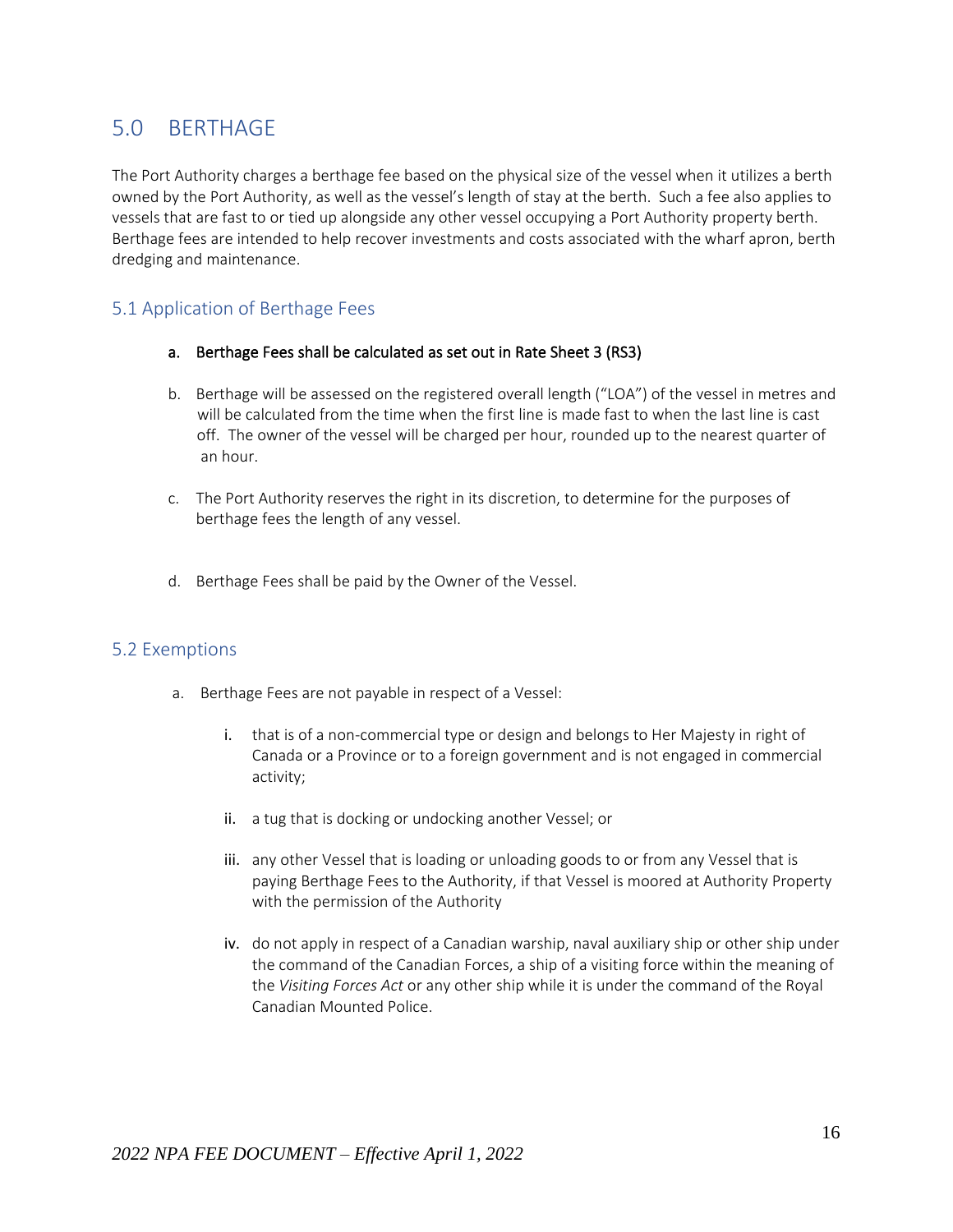## <span id="page-16-0"></span>6.0 VESSEL CHARGES

Vessel charges such as communication and freshwater charges **shall be calculated as set out in Rate Sheet 4 (RS4)**.

## <span id="page-16-1"></span>7.0 TERMINAL LABOUR CHARGES

Terminal labour charges **shall be calculated as set out in Rate Sheet 4 (RS4)** and are set based on the BCMTOA rates.

## <span id="page-16-2"></span>8.0 PASSENGER TERMINAL CHARGES

Passenger terminal charges **shall be calculated as set out in Rate Sheet 5 (RS5).**

### <span id="page-16-3"></span>9.0 DUKE POINT ROLL-ON ROLL-OFF BARGE RAMP

Barge ramp charges **shall be calculated as set out in Rate Sheets 2 (RS2) and 6 (RS6).**

Under no circumstances can the Port Authority's properties or facilities be altered or repaired without expressed written consent from the Port Authority.

## <span id="page-16-4"></span>10.0 PORT AUTHORITY SERVICES

Port Authority service fees such as equipment, environmental, maintenance, storage, property, utility, operations and administrative fees **shall be calculated as set out in Rate Sheet 7 (RS7).**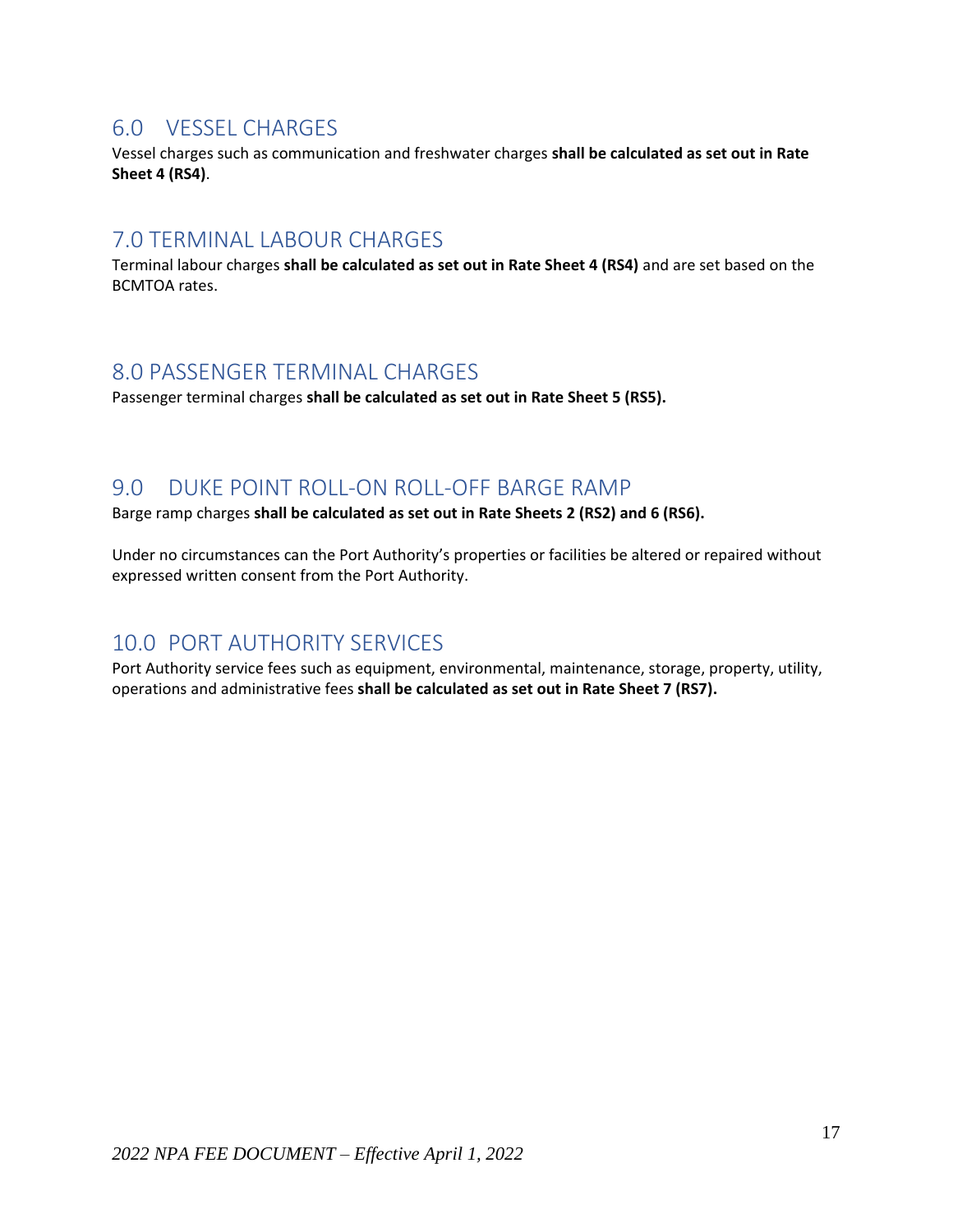# <span id="page-17-0"></span>11.0 PASSENGER FEES

### Passenger fees shall be calculated as set out in Rate Sheet 8 (RS8)

#### <span id="page-17-1"></span>11.1 Application of Passenger Fees

In accordance with Sections 49 and 50 of the *Canada Marine Act*, it is the Policy of the Port Authority to fix fees to be paid in respect of persons coming into or using the Port at a public or private facility.

"Passenger Service" means a regularly scheduled passenger service transporting Passengers into or out of the Harbour.

"Passenger Service Operator" means a person or entity operating a Passenger Service.

Each Passenger Service Operator shall pay to the Port Authority either:

- (a) the Passenger Fees payable by it in accordance with the provisions of Rate Sheet 8 (RS8); or
- (b) where the Passenger Service Operator has entered into a written agreement with the Port Authority pursuant to s. 53 of the Canada Marine Act, such fees as are set out in that agreement as payable instead of Passenger Fees.

Each payment pursuant to the above shall be accompanied by a statement in respect of the applicable period setting forth

- (a) the number of Passengers who paid their fare on the day they used the Passenger Service to enter or leave the Harbour
- (b) the number of Passengers who utilized pre-purchased tickets on the day they used the Passenger Service to enter or leave the Harbour; and
- (c) the number of pre-purchased tickets for the Passenger Service sold during that period.

Except as may otherwise be agreed by contract with an Operator, the Passenger Fees payable by the Passenger Service Operator are payable within 15 days following the end of the calendar month in which the Passenger entered or left the Harbour, or in the case of pre-purchased tickets, within 15 days following the end of the calendar month in which the tickets are purchased.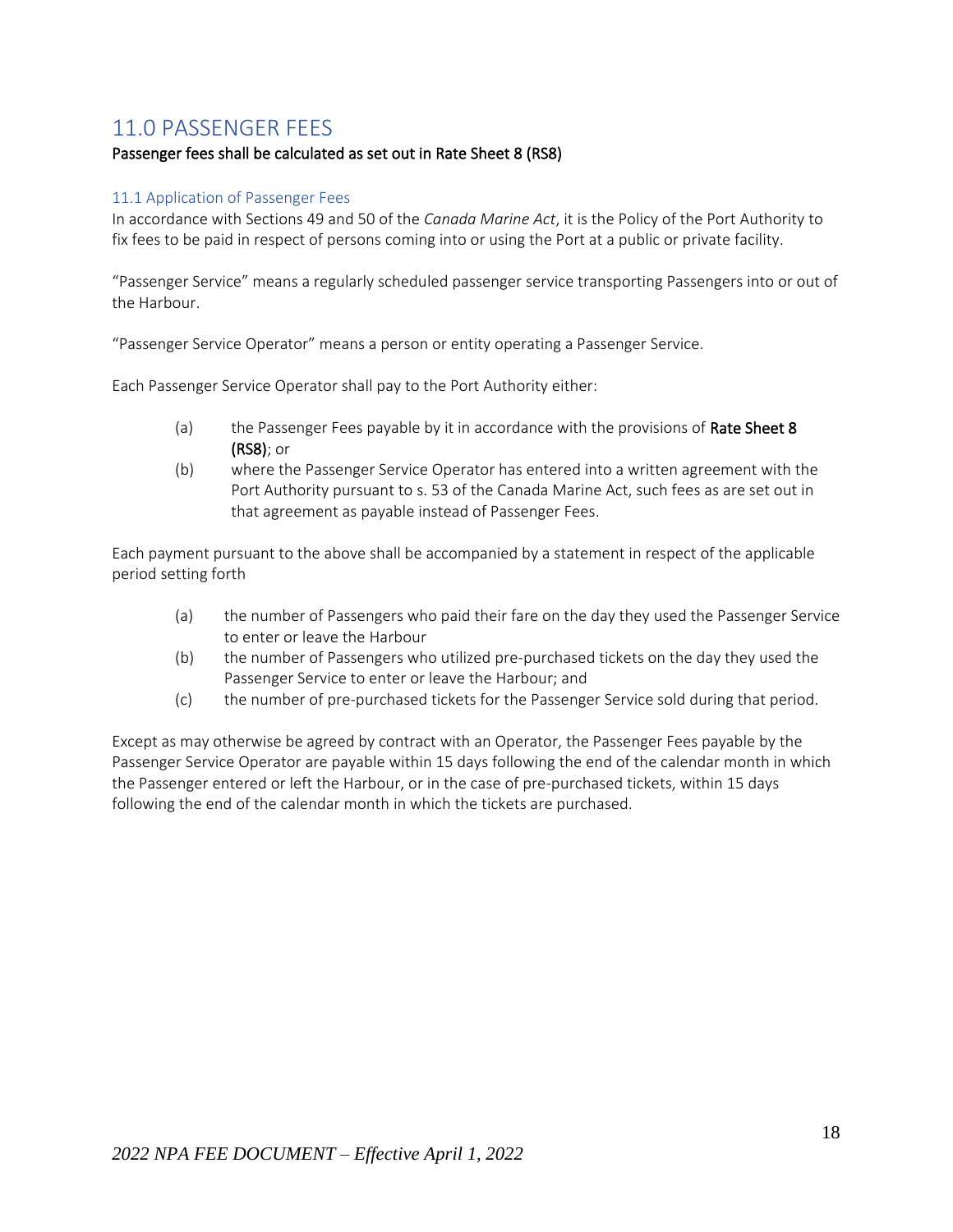# <span id="page-18-1"></span><span id="page-18-0"></span>RATE SHEETS

# <span id="page-18-2"></span>RATE SHEET 1 (RS1) HARBOUR DUES

### Harbour Dues Fees

Harbour dues are payable at the following rates:

- i. Registered vessels, Gross registered tonnage, per GRT \$0.082
- ii. Unregistered vessels, Gross tonnage as determined by the Harbour Master, per GRT \$0.082
- iii. Minimum billing charges \$100.00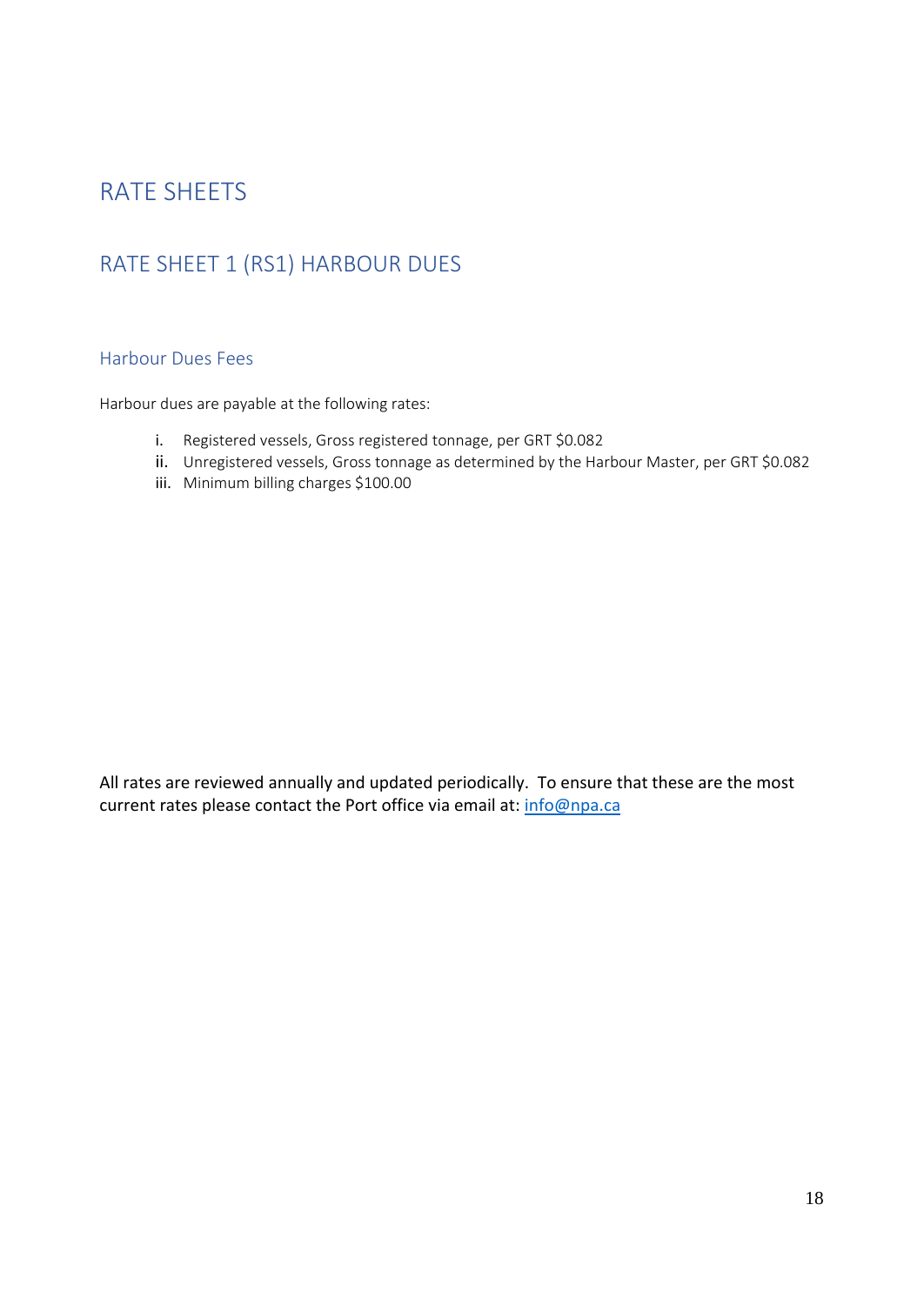# <span id="page-19-1"></span><span id="page-19-0"></span>RATE SHEET 2 (RS2) - WHARFAGE

## Wharfage fees

### a. Non-Containerized Cargo

| Commodity                                                                                                                                                                                                                          | Unit          | Rate Per unit |
|------------------------------------------------------------------------------------------------------------------------------------------------------------------------------------------------------------------------------------|---------------|---------------|
| Automobiles                                                                                                                                                                                                                        | Unit          | \$25.75       |
| Breakbulk - Logs                                                                                                                                                                                                                   | MFBM Scribner | \$3.60        |
| Breakbulk - Lumber                                                                                                                                                                                                                 | <b>MFBM</b>   | \$1.82        |
| Kaolin                                                                                                                                                                                                                             | Tonne         | \$1.71        |
| Soil/Salt                                                                                                                                                                                                                          | Tonne         | \$3.09        |
| $Bulk - Dry$                                                                                                                                                                                                                       | Tonne         | \$0.88        |
| Bulk - Liquid                                                                                                                                                                                                                      | Tonne         | \$0.77        |
| All other goods NOS (not otherwise specified)*                                                                                                                                                                                     | Tonne         | \$1.93        |
| $\mathcal{L}$ , and the contract of the contract of the contract of the contract of the contract of the contract of the contract of the contract of the contract of the contract of the contract of the contract of the contract o |               |               |

\*Wharfage based on tonnes or volume (cubic metre) whichever is greater.

#### b. Containerized Cargo

| Direct Call Laden | <b>TEL</b> | S41.20           |
|-------------------|------------|------------------|
| Direct Call Empty | <b>TEL</b> | \$25.75          |
| Barge Laden       | <b>TEL</b> | ぐつつ 1F<br>332.IJ |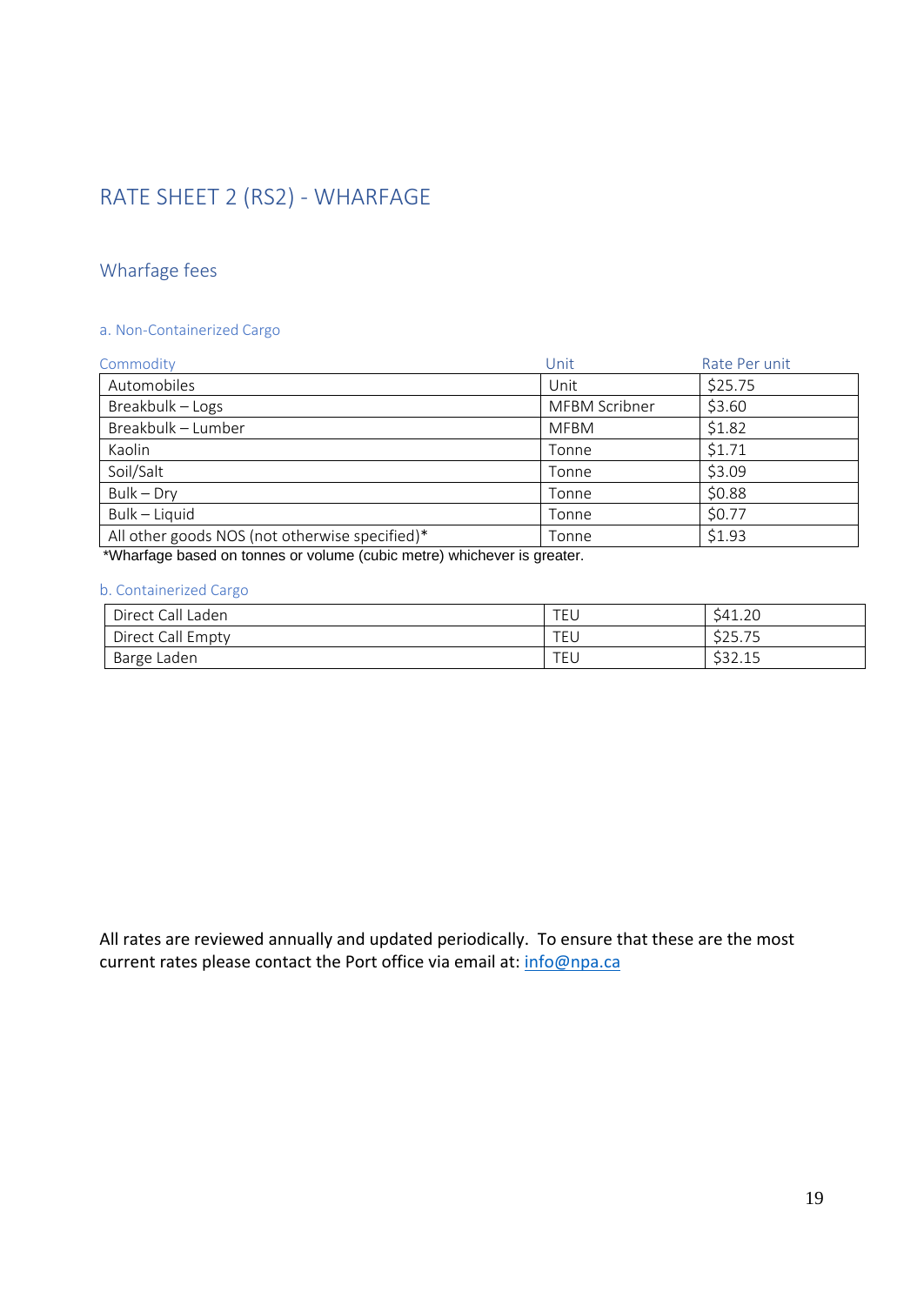# <span id="page-20-1"></span><span id="page-20-0"></span>RATE SHEET 3 (RS3) – BERTHAGE

## Berthage Fees

Charges for berthing a vessel will be:

- a. \$0.24 per metre of length overall per hour (or part thereof) at the Nanaimo Assembly Wharves and Duke Point Terminal, where length means the overall length of a ship in metres, or a
- b. Minimum charge per day or part thereof \$515.00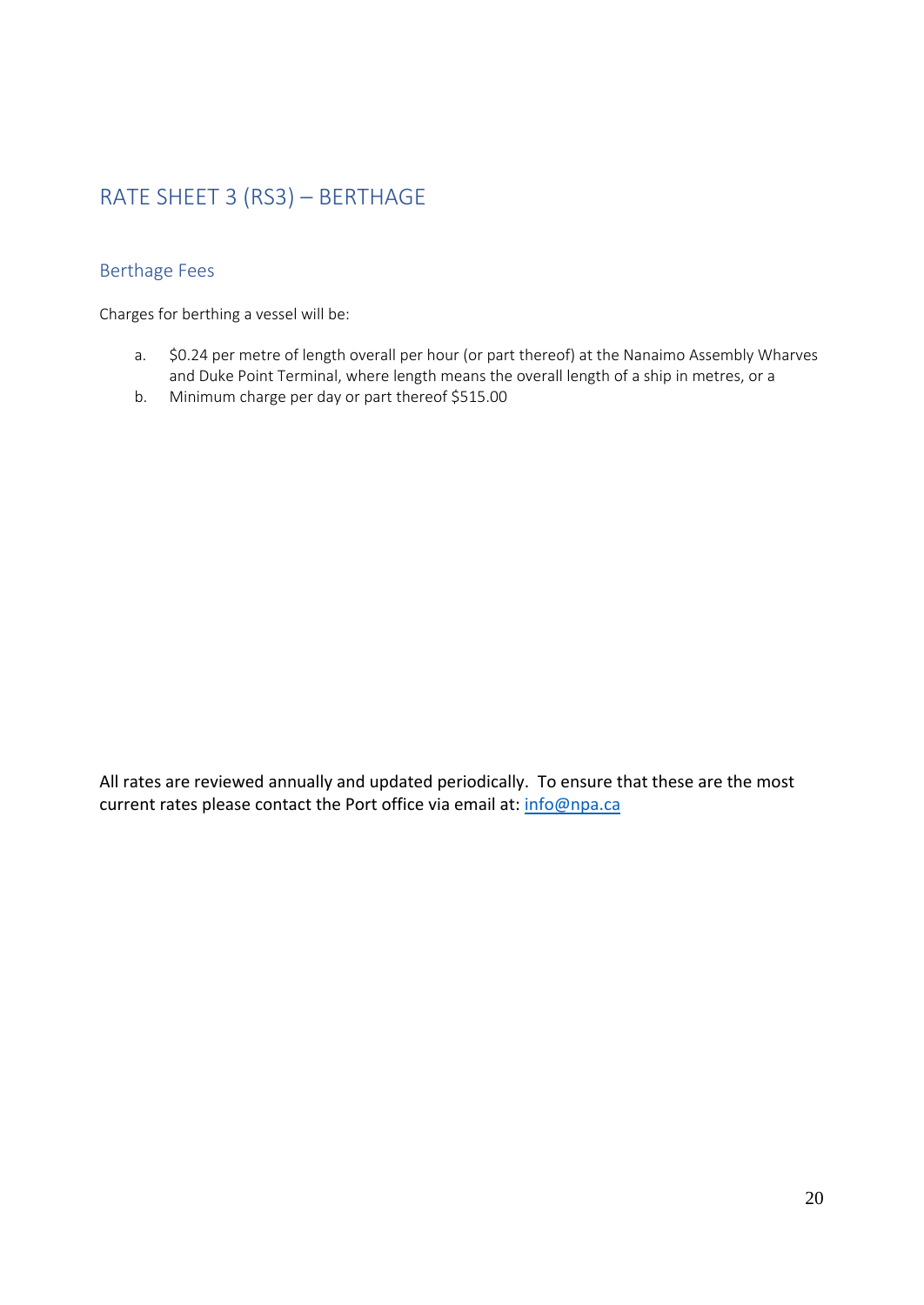# <span id="page-21-0"></span>RATE SHEET 4 (RS4) - VESSEL CHARGES

| <b>Communication Charges</b>                                 |          |
|--------------------------------------------------------------|----------|
| Daily Charge                                                 | \$42.00  |
| Fresh Water Charges                                          |          |
| Per Metric Ton                                               | \$5.10   |
| Hose connections, per connection, includes 30 metres of hose | \$170.00 |
| Each additional 15 metre length of hose                      | \$35.00  |

### Security Charges

All vessels on berth will be assessed a security fee of \$40.00 per hour

### Handling of Vessel Lines

#### Handling Vessels' Lines – In accordance with BC Marine Terminal Operators Association (BCMTOA) Rates

| <b>HANDLING VESSELS' LINES</b>                  |                   |
|-------------------------------------------------|-------------------|
| RATES EFFECTIVE APRIL 1, 2022 to MARCH 31, 2023 | <b>SCHEDULE 7</b> |

Rates charged to vessels for the service of tying up and letting go vessels' lines will be as follows:

|                                                                                        | <b>Tying Up</b> | <b>Letting Go</b> |
|----------------------------------------------------------------------------------------|-----------------|-------------------|
| 8:00 a.m. to 4:30 p.m. Monday to Friday inclusive                                      | \$2,124.00      | \$1,418,00        |
| 4:30 p.m. to 1:00 a.m. Monday to Friday inclusive                                      | \$2,635,00      | \$1,759.00        |
| 1:00 a.m. to 8:00 a.m. Monday to Friday inclusive                                      | \$3,218,00      | \$2,147.00        |
| $8:00$ a.m. to $4:30$ p.m. Saturday                                                    | \$2,674.00      | \$1,785.00        |
| 1:00 a.m. to 8:00 a.m. & 4:30 p.m. to 1:00 a.m. Saturday<br><b>Sunday - All Shifts</b> | \$3,304.00      | \$2,205.00        |
| Recognized Holiday at any time                                                         | \$4,092.00      | \$2.730.00        |

The above rates are computed on a four (4) hour basis. Should any line call go beyond a four (4) hour call, such time in excess of four (4) hours shall be charged on the basis of 25% of the above charge for each hour or part thereof.

When more than one vessel is tied up or let go by the same gang within the same four (4) hour period, a thirty (30) per cent reduction will be allowed to each vessel.

The charges are to be based on actual hours paid to lines crew. When a line call straddles a shift change, the applicable charge shall be determined by adding the pro-rata rate in effect for the initial shift with the pro-rata rate in effect for the subsequent shift.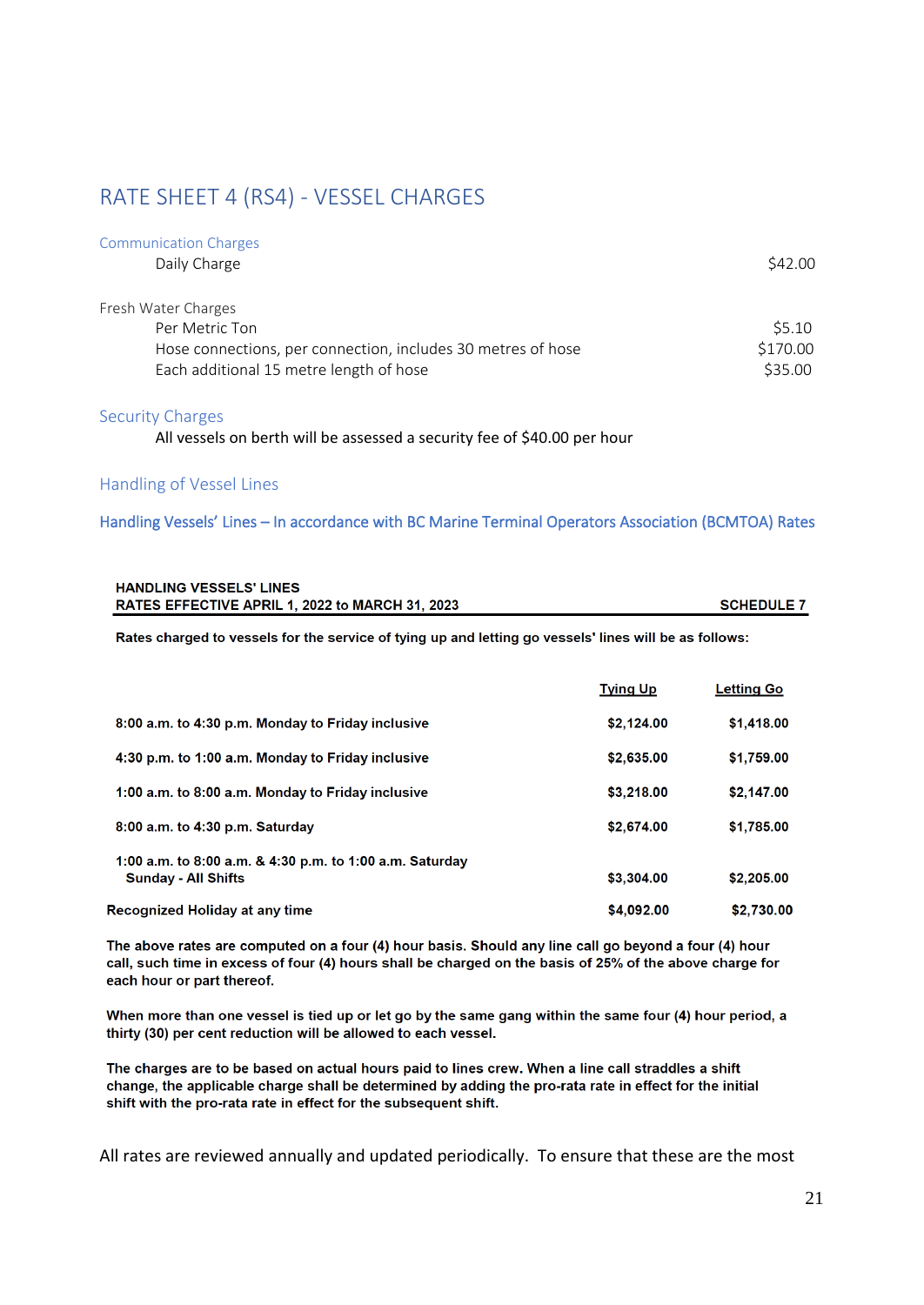# <span id="page-22-1"></span><span id="page-22-0"></span>RATE SHEET 5 (RS5) - PASSENGER TERMINAL AND CRUISE VESSELS

### Vessel Charges

| Berthage:                                                          | \$4.32 per metre per 12 hour period |
|--------------------------------------------------------------------|-------------------------------------|
| Harbour Dues                                                       | \$0.082 per GRT                     |
| Passenger Terminal Fee                                             | \$9.00 per onboard passenger        |
|                                                                    | Includes security fees              |
| CBSA (Customs Clearance fee if required)                           | \$2,000.00                          |
|                                                                    |                                     |
| Gangway Handling:                                                  |                                     |
| Machinery rental                                                   | \$165.00                            |
| Labour (includes foreman and driver for 8 hours)                   | \$2,090.00                          |
| Labour cost exceeding 8 hours \$340.00 per hour $-$ 2 hour maximum |                                     |
| Use of the Port's gangway                                          | Complimentary                       |

### <span id="page-22-2"></span>Ground Transportation

All vehicles entering the terminal for the purposes of picking up or dropping off passengers must obtain permission from the Port. Private tours or services not arranged through the cruise lines will be charged per vehicle per pick up:

<span id="page-22-3"></span>

| Coach capacity over 30 passengers     | \$300.00 |
|---------------------------------------|----------|
| Coach capacity of 15 to 30 passengers | \$200.00 |
| Other Vehicles N.O.S. .               | \$125.00 |

### Handling of Ships Lines for Cruise Ships

| Effective April 01, 2022 to March 31, 2023                                              | 4 person<br>let go | 6 person<br>tie up/let go | 8 person<br>tie up |
|-----------------------------------------------------------------------------------------|--------------------|---------------------------|--------------------|
| 1.<br>0800 hrs to 1630 hrs Monday to Friday                                             | \$1,418            | \$2,124                   | \$2,836            |
| 2.<br>1630 hrs to 0100 Monday to Friday                                                 | \$1,759            | \$2,635                   | \$3,518            |
| 3.<br>0100 hrs to 0800 hrs Monday to Friday                                             | \$2,147            | \$3,218                   | \$4,294            |
| 4.<br>0800 hrs to 1630 hrs Saturday                                                     | \$1,785            | \$2,674                   | \$3,570            |
| 0100 hrs to 0800 hrs / 1630 hrs to 0100 hrs<br>5.<br>Saturday and at any time on Sunday | \$2,205            | \$3,304                   | \$4,410            |
| Recognized holidays at any time<br>6.                                                   | \$2,730            | \$4,092                   | \$5,460            |

*NOTE: The above rates are computed on a four (4) hour basis. Should any line call go beyond a four (4) hour call, a second four (4) hour call will be charged.*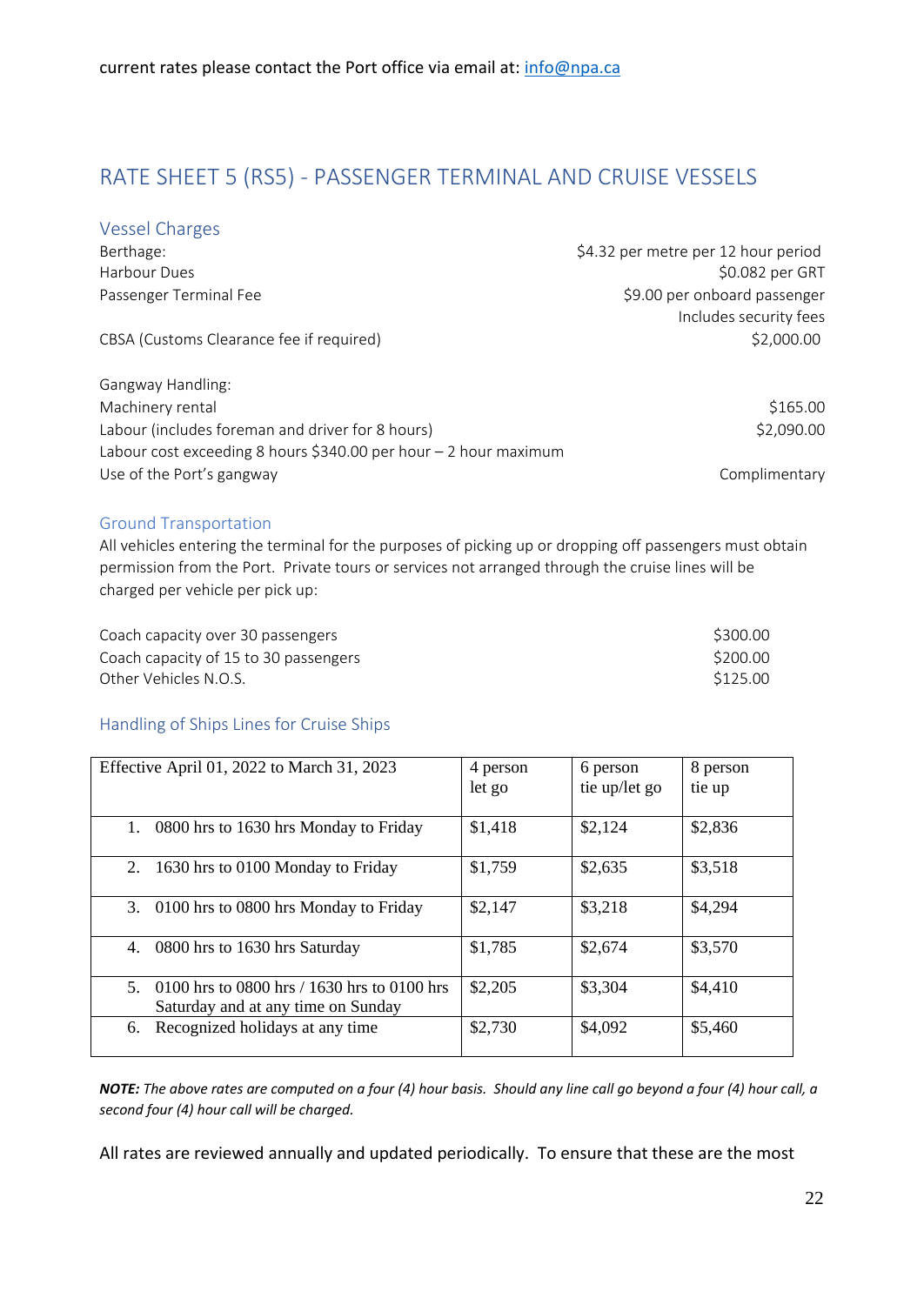# <span id="page-23-1"></span><span id="page-23-0"></span>RATE SHEET 6 (RS6) – DUKE POINT BARGE RAMP

### Roll on Roll off Barge Ramp Fees

Fees General:  $$1,500$  (minimum charge) for first 6 hours \$150.00/per hour for hours 7-24

Throughput fees for all goods based on the greater of tonnage or volume, also apply at this facility. Throughput fees are to be negotiated by arrangement with the Port Authority.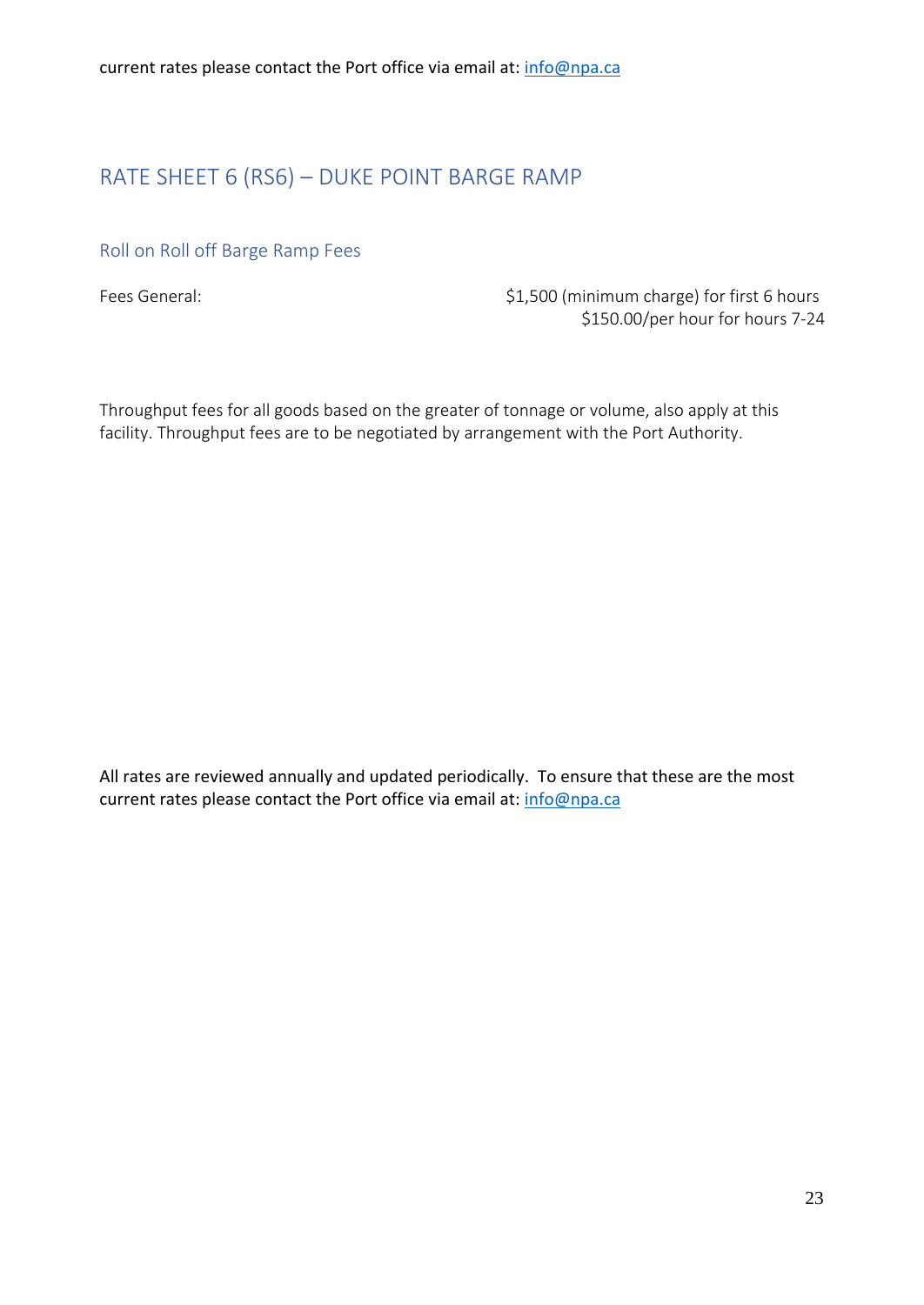# <span id="page-24-1"></span><span id="page-24-0"></span>RATE SHEET 7 (RS7) - PORT AUTHORITY SERVICES

### <span id="page-24-2"></span>Environmental Fees

a. Review of environmental testing \$250.00

### <span id="page-24-3"></span>Maintenance Fees

| a. Labourer                | (S/hour) | \$65.00 Regular time | \$95.00 Overtime  |
|----------------------------|----------|----------------------|-------------------|
| b. Lead Labourer (\$/hour) |          | \$85.00 Regular time | \$110.00 Overtime |

## Equipment Types and Charges

<span id="page-24-4"></span>

| 15,000lb Forklift | \$95.00 /hour |
|-------------------|---------------|
| Pickup Truck      | \$10.25 /hour |

# Operations and Security Fees

<span id="page-24-5"></span>

| Labour (\$/Hour)                                                                     | <b>Regular Time</b> | Overtime                        |
|--------------------------------------------------------------------------------------|---------------------|---------------------------------|
| VP, Marine Operations / Safety (Harbour Master)                                      | \$150.00            | \$190.00                        |
| Manager, Marine Operations (Deputy Harbour Master)                                   | \$120.00            | \$155.00                        |
| Manager, Health Safety and Environment                                               | \$120.00            | \$155.00                        |
| Manager, Port Security Officer                                                       | \$120.00            | \$155.00                        |
| Senior Harbor Patrol Coxswain                                                        | \$110.00            | \$130.00                        |
| Harbor Patrol Deckhand                                                               | \$90.00             | \$120.00                        |
| Equipment                                                                            |                     |                                 |
| Vessels per Hour (including fuel)                                                    |                     | \$175.00                        |
| Oil spill containment equipment - per foot per hour<br>(max \$4.00 per foot per day) |                     | \$0.21                          |
| Overhead                                                                             |                     |                                 |
| Applicable on purchased materials and services                                       |                     | $Cost + 15%$                    |
| Port Pass Fees                                                                       |                     |                                 |
| Cost per Card                                                                        | \$25.00             |                                 |
| <b>Annual Activation Fee</b>                                                         | \$40.00             |                                 |
| Lost port pass fee*                                                                  |                     |                                 |
| 1 <sup>st</sup> lost port pass                                                       | \$60.00             |                                 |
| 2 <sup>nd</sup> lost port pass                                                       | \$100.00            |                                 |
| 3rd lost port pass                                                                   | \$150.00            |                                 |
| Thereafter                                                                           | \$250.00            |                                 |
|                                                                                      |                     | Plus Port Authority interview   |
|                                                                                      |                     | plus other discretionary        |
|                                                                                      |                     | measures as deemed              |
|                                                                                      |                     | appropriate and in consultation |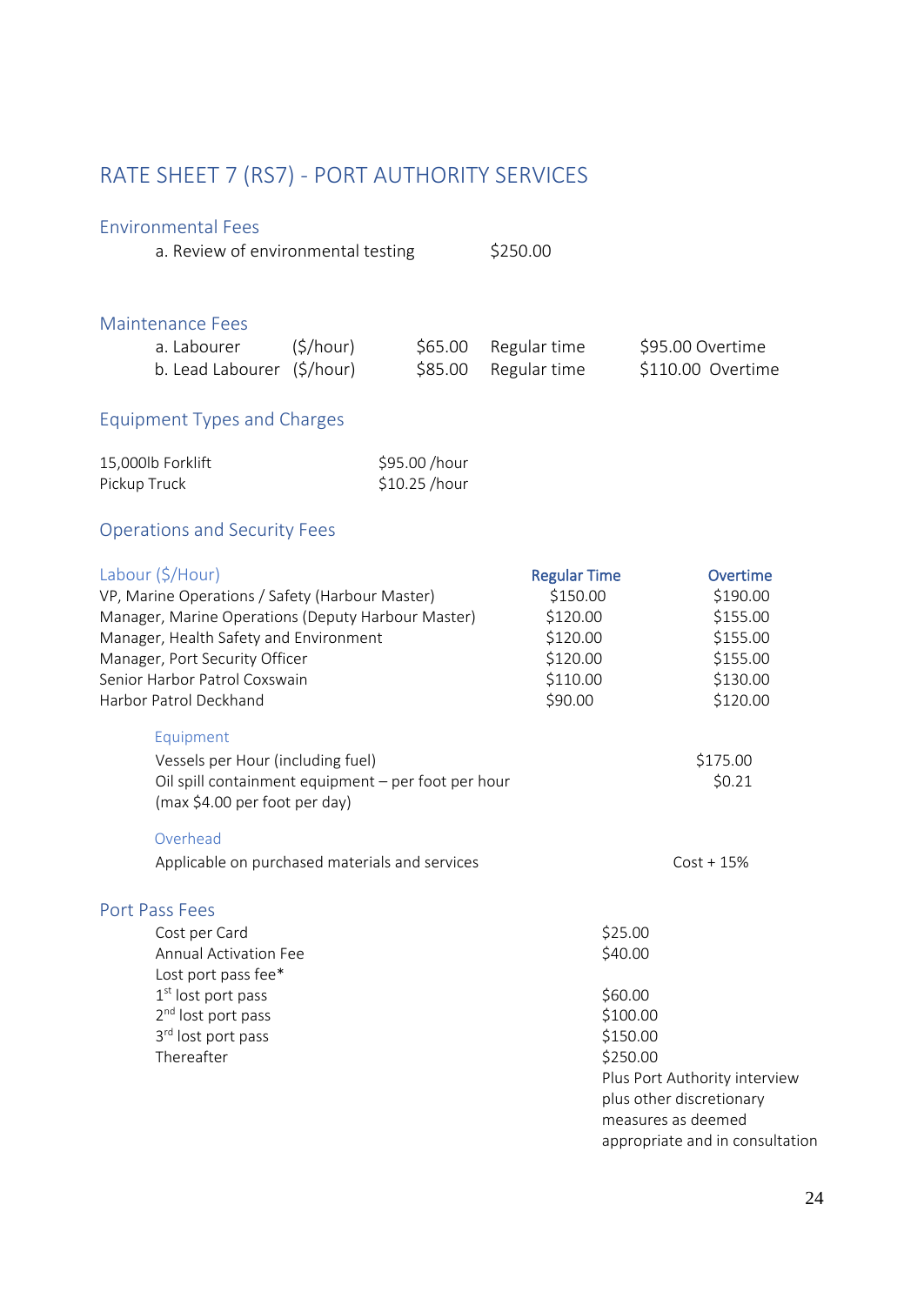### <span id="page-25-0"></span>Property Agreements

Fees for review by Port Personnel:

| Lease                                                 | \$750.00            |
|-------------------------------------------------------|---------------------|
| Renewal or surrender of lease (at customer's request) | \$300.00            |
| License (all types)                                   | \$500.00            |
| Easement                                              | \$300.00            |
| Right of Way                                          | \$300.00            |
| Discharge of Easement or Right of Way                 | \$300.00            |
| Consent to assignment or mortgage                     | \$500.00 plus costs |
| Consent to sublease or sublicense                     | \$500.00            |
| Amendment of any of the above documents               | \$300.00            |
| *Plus additional legal fees incurred by the Port      |                     |

### <span id="page-25-2"></span><span id="page-25-1"></span>Utility Fees

Utilities By Arrangement.

### Project and Building Permit Fees

<span id="page-25-3"></span>Applicants should contact the Port Authority's Asset Management Department to discuss their proposal and application requirements prior to submitting an application. If necessary, a pre-application meeting will identify requirements specific to the proposal and issues that may be expected to arise in the review process.

### Project Review Fees

Projects reviewed through the Project and Environmental Review processes are subject to a nonrefundable project permit application fee to accompany a complete application. These fees do not include expenses related to obtaining a Letter of Project Authorization from the Port Authority.

| Application Fee                                                 | \$500.00                  |
|-----------------------------------------------------------------|---------------------------|
| Environmental Review Fee                                        | \$2500.00                 |
| Amendment                                                       | \$500.00                  |
| 3 <sup>rd</sup> party technical analysis to support application |                           |
| Review                                                          | Cost plus 15% service fee |
| Letter of Project Authorization                                 | \$250.00                  |

 *\*Does not include applicable federal, provincial or municipal taxes.*